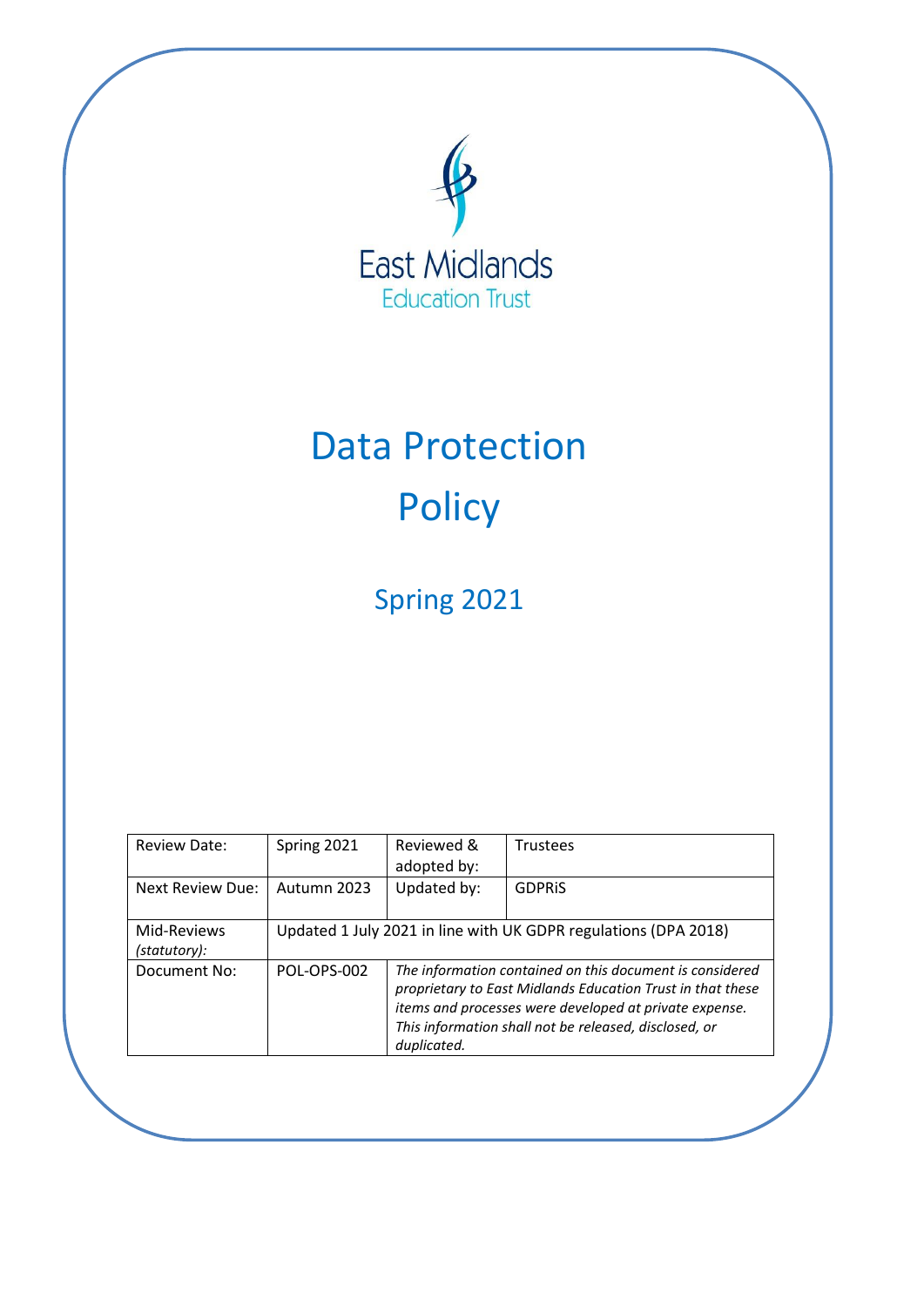# Contents

| 1.  |                                                                       |
|-----|-----------------------------------------------------------------------|
| 2.  |                                                                       |
| 3.  |                                                                       |
| 4.  |                                                                       |
| 5.  | Lawful Basis for processing personal information (Article 6 UK GDPR)6 |
| 6.  |                                                                       |
| 7.  |                                                                       |
| 8.  |                                                                       |
| 9.  |                                                                       |
| 10. |                                                                       |
| 11. |                                                                       |
| 12. |                                                                       |
| 13. |                                                                       |
| 14. |                                                                       |
| 15. |                                                                       |
| 16. |                                                                       |
| 17. |                                                                       |
| 18. |                                                                       |
| 19. |                                                                       |
| 20. |                                                                       |
| 21. |                                                                       |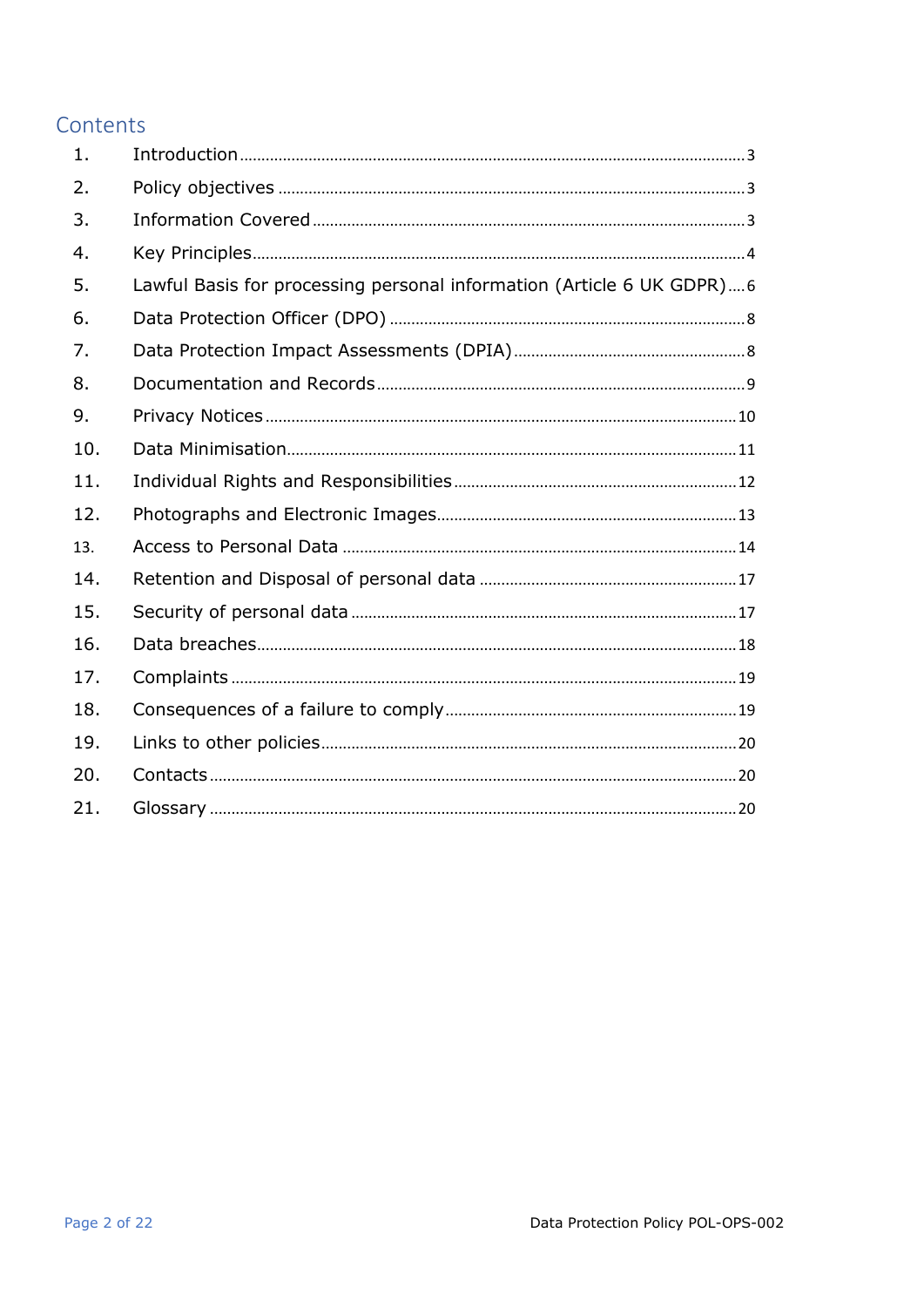# <span id="page-2-0"></span>1. Introduction

- 1.1 The Data Protection Act (DPA) 2018 and the UK General Data Protection Regulations (UK GDPR) provide the law which safeguards personal privacy, giving protection for individuals as to how their personal information is used. It applies to anyone who handles or has access to people's personal data.
- 1.2 Schools are required to have a data protection policy which must comply with the UK GDPR. The Trust is classed as a Data Controller under the data protection legislation because they decide how personal data for which they are responsible is processed. In addition, each school and every employee has a legal duty to protect the privacy of information relating to individuals that it processes.
- 1.3 The Information Commissioner as the Regulator can impose fines of up to 20 million Euros (approximately £17 million) for serious breaches of the UK GDPR, therefore it is imperative that the Trust, our schools and all staff comply with the legislation.

# <span id="page-2-1"></span>2. Policy objectives

- 2.1 This policy is intended to ensure that each school's personal information is dealt with properly and securely and in accordance with the legislation. It will apply to personal information regardless of the way it is used, recorded and stored and whether it is held in paper files or electronically.
- 2.2 Our schools are committed to being concise, clear and transparent about how they obtain and use personal information and will ensure data subjects are aware of their rights under the legislation.
- 2.3 All staff must have a general understanding of the law and understand how it may affect their decisions in order to make an informed judgement about how information is gathered, used and ultimately deleted. All members of staff involved with the collection, processing and disclosure of personal data will be aware of their duties and responsibilities by adhering to these guidelines and shall attend regular training to ensure compliance with their responsibilities.

# <span id="page-2-2"></span>3. Information Covered

- 3.1 Personal data is defined under the UK GDPR as "any information relating to an identifiable person who can be directly or indirectly identified by reference to an identifier held by the school."
- 3.2 The information includes factors specific to the physical, physiological, genetic, mental, economic, cultural or social identity of a living individual. This includes any expression of opinion about an individual and intentions towards an individual. Under the UK GDPR, personal information also includes an identifier such as a name, an identification number, location data or an online identifier.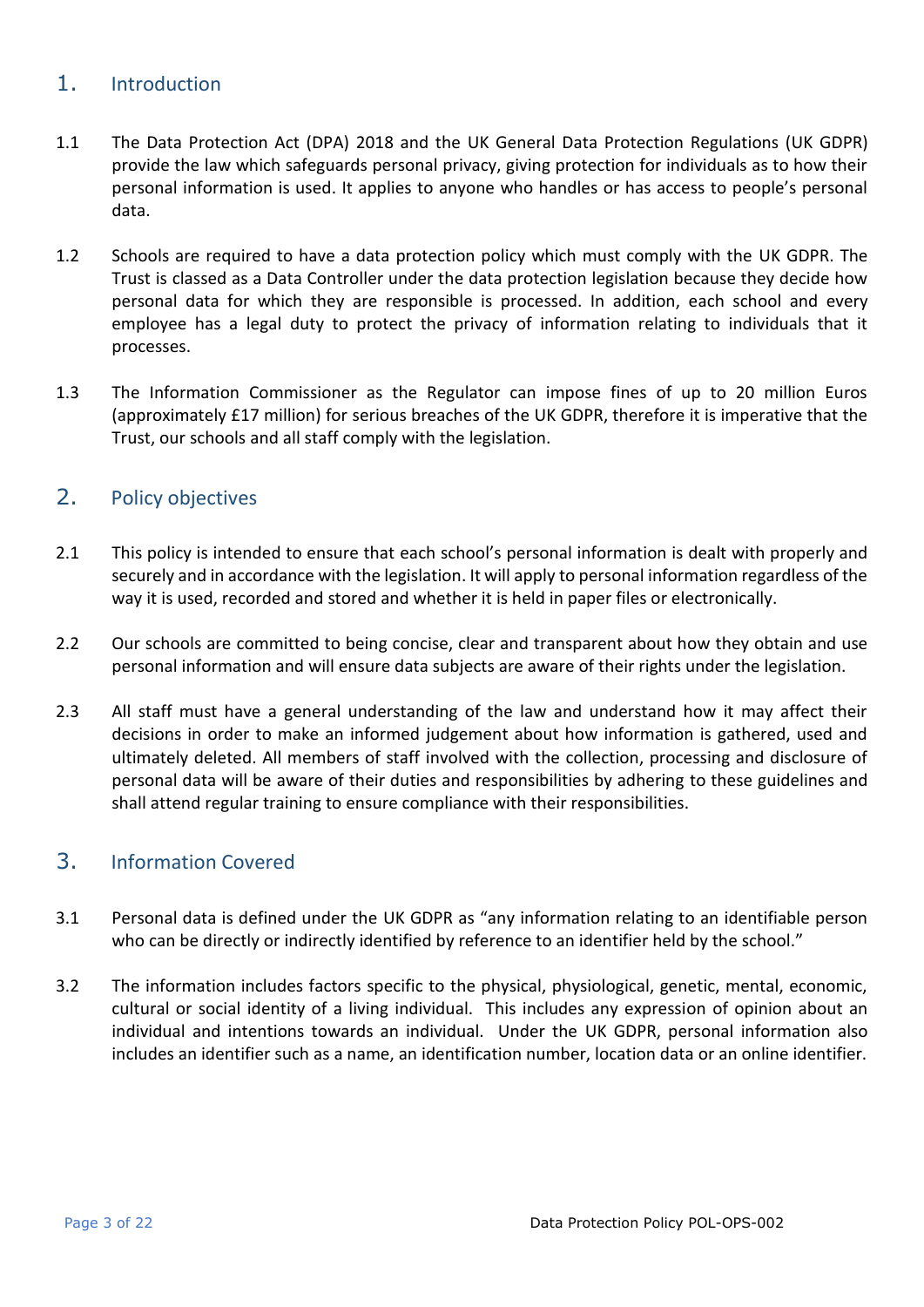- 3.3 Schools collect and use a large amount of personal information every year about staff, pupils, parents and other individuals who come into contact with them. By way of example, this includes pupil records, staff records, names and addresses of those requesting prospectuses, test marks, references and fee collection, Local Authorities (LAs), government agencies and other bodies. In addition, there may be a legal requirement for schools to process personal information to ensure that they comply with statutory obligations.
- 3.4 The information collected is processed in order to enable our schools to provide education and other associated functions.

### <span id="page-3-0"></span>4. Key Principles

- 4.1 Data Protection Principles there are six enforceable principles contained in Article 5 of the General Data Protection Regulations, which everyone must adhere to when processing personal data.
	- 4.1.1 Principle 1 Personal data shall be processed lawfully, fairly and in a transparent manner (lawfulness, fairness and transparency)
	- 4.1.2 Principle 2 Personal data shall be collected for specified, explicit and legitimate purposes and not further processed in a manner that is incompatible with those purposes (purpose limitation)
	- 4.1.3 Principle 3 Personal data shall be adequate, relevant and limited to what is necessary in relation to the purpose(s) for which they are processed (data minimisation)
	- 4.1.4 Principle 4 Personal data shall be accurate and where necessary, kept up to date. Every reasonable step must be taken to ensure that personal data that are inaccurate are erased or rectified without delay. (accuracy)
	- 4.1.5 Principle 5 Personal data shall be kept in a form which permits identification of data subjects for no longer than is necessary for the purposes for which the personal data are processed. (storage limitation)
	- 4.1.6 Principle 6 (the Security Principle) Personal data shall be processed in a manner that ensures appropriate security of the data, including protection against unauthorised or unlawful processing and against accidental loss, destruction or damage to personal data, using appropriate technical or organisational measures (integrity and confidentiality)
- 4.2 There is a 7th Principle the Accountability Principle which requires organisations to take responsibility for what they do with personal data and how they comply with the other principles. The responsibility for adherence to the principles lies with all school staff.
- 4.3 The Trust must have appropriate measures and records in place to be able to demonstrate their compliance.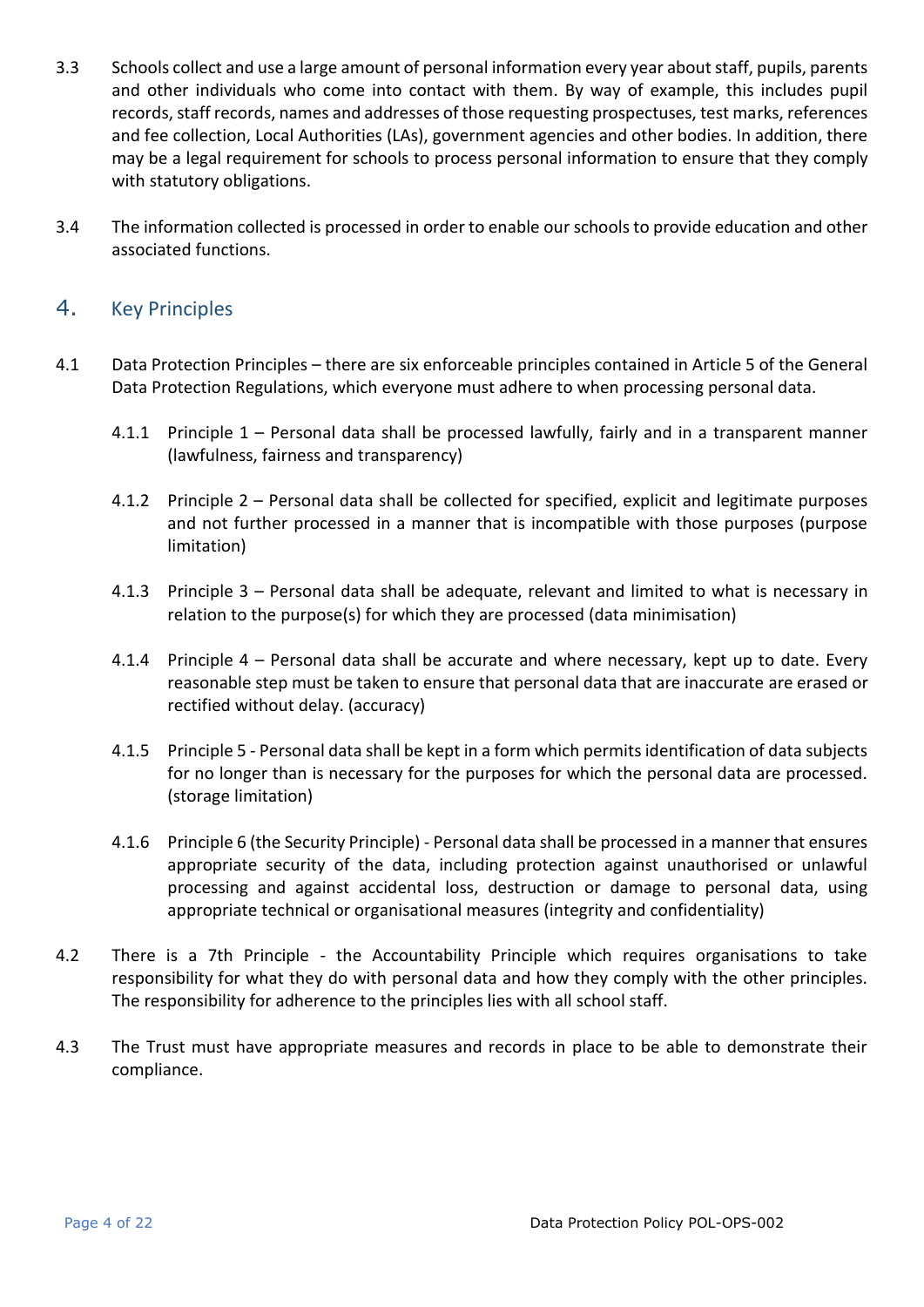- 4.4 In addition to adherence to the principles, there are transfer limitations relating to the transfer of personal data to a country outside the EEA. Should an occasion arise requiring such a transfer, members of staff should contact the Data Protection Officer (Data Protection Education) for assistance.
- 4.5 Overall commitment to compliance with the above principles.
- 4.6 Alongside actions relating to specific obligations with which the legislation obliges the Trust to comply, and which are included below in relevant sections of this Policy, our schools will:
	- 4.6.1 Produce an information asset register that contains details of the records it holds.
	- 4.6.2 Inform individuals why the information is being collected at the point it is collected by way of privacy notices.
	- 4.6.3 Inform individuals when their information is shared, and why and with whom it will be shared.
	- 4.6.4 Check the quality and the accuracy of the information it holds.
	- 4.6.5 Ensure that information is not retained for longer than is necessary.
	- 4.6.6 Ensure that when obsolete, information is destroyed and it is done so appropriately and securely.
	- 4.6.7 Use the trust retention and disposal schedule timeline, based on the ICO version for common data sets and other information.
	- 4.6.8 Ensure that clear and robust safeguards are in place to protect personal information from loss, theft and unauthorised disclosure, irrespective of the format in which it is recorded.
	- 4.6.9 Share information with others only when it is fair and lawful to do so and satisfies the lawful basis for processing that information (lawful bases are set out in §5.0).
	- 4.6.10 Share personal data with other organisations for the purpose of crime prevention and/or detection, or for the purpose of legal proceedings, provided that the disclosure falls within an exemption to the non-disclosure provisions contained within the Data Protection Act 2018 or any subsequent legislation.
	- 4.6.11 Disclose personal data where required to do so by law for example, following receipt of a Court Order.
	- 4.6.12 Set out procedures to ensure compliance with the duty to respond to an individual's rights to:
		- request access to personal information, known as Subject Access Requests.
		- be informed about the way their data is used;
		- have inaccurate personal data rectified;
		- have their personal data erased;
		- restrict the processing of their personal data; and
		- object to the processing of their personal data.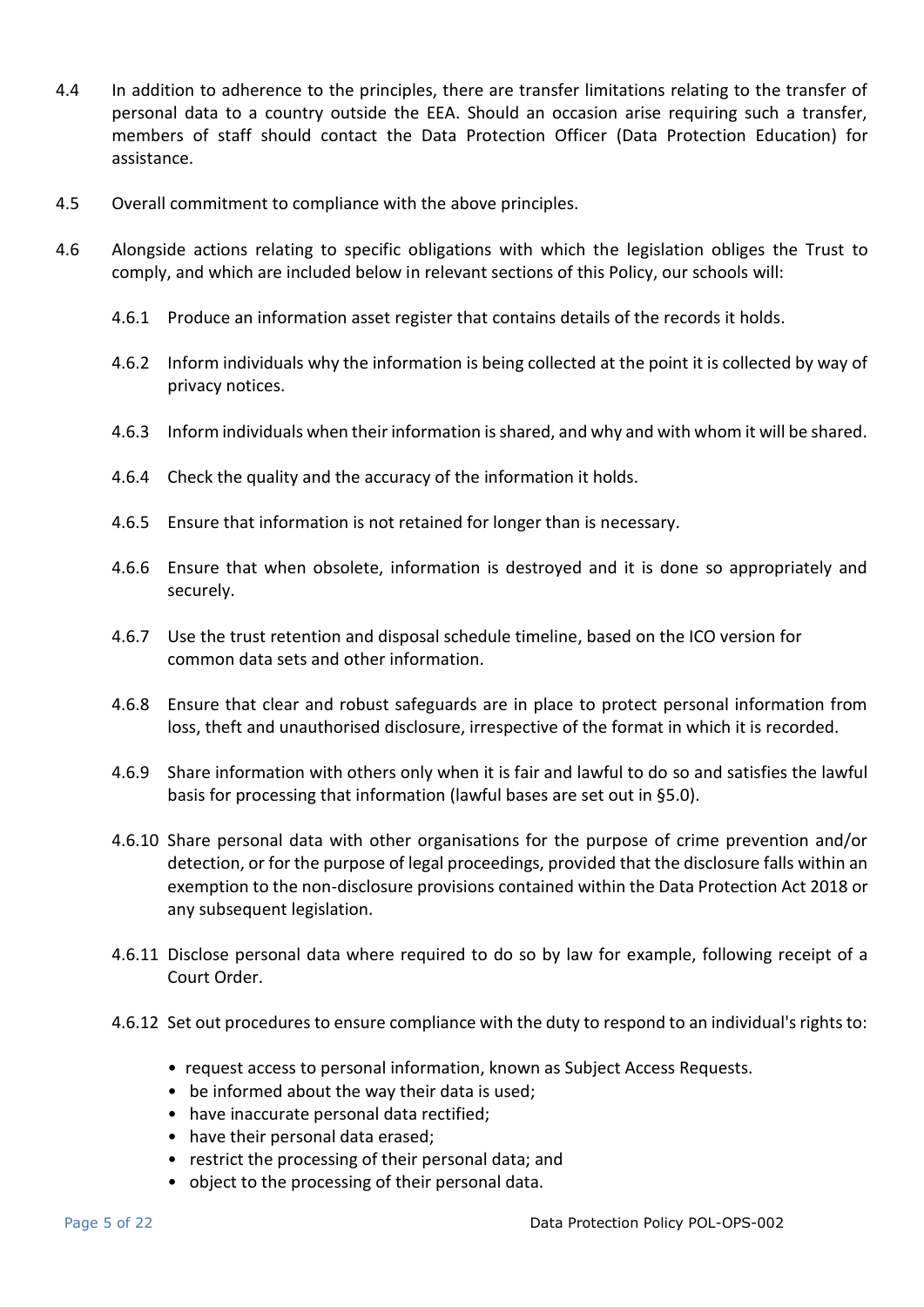- 4.6.13 Ensure all staff are appropriately and regularly trained and aware of and understand the school's policies and procedures.
- 4.6.14 Create and maintain a data breach notification spreadsheet to record data breaches and also circumstances where a breach was narrowly avoided
- 4.6.15 Automated Decision Making If any school carries out automated decision making (including profiling), comply with all the relevant requirements of the UK GDPR.

## <span id="page-5-0"></span>5. Lawful Basis for processing personal information (Article 6 UK GDPR)

- 5.1 Before any processing activity starts for the first time, and then regularly afterwards, the purpose(s) for the processing activity and the most appropriate lawful basis (or bases) for that processing, must be selected by the School/Trust.
- 5.2 The lawful basis for processing which has been selected must be recorded, to demonstrate compliance with the data protection principles, and include information about the purpose of the processing and the justification for why you believe this basis applies.
- 5.3 The lawful bases
	- 5.3.1 The data subject has given consent to the processing of his or her data for one or more specific purposes. (Consent)
	- 5.3.2 Processing is necessary for the performance of a contract to which the data subject is party or in order to take steps at the request of the data subject prior to entering into a contract. (Contract)
	- 5.3.3 Processing is necessary for compliance with a legal obligation to which the data controller is subject. (Legal Obligation)
	- 5.3.4 Processing is necessary in order to protect the vital interests of the data subject or of another natural person. (Vital interests)
	- 5.3.5 Processing is necessary for the performance of a task carried out in the public interest or in the exercise of official authority vested in the school (Public Task)
	- 5.3.6 Processing is necessary for the purposes of the legitimate interests pursued by the data controller or by a third party, except where such interests are overridden by the interests or fundamental rights and freedoms of the data subject which require protection of personal data, in particular where the data subject is a child. (Legitimate Interests) N.B. This basis does not apply to processing carried out by public authorities in the performance of their tasks. However, the ICO indicates that where there are other legitimate purposes outside the scope of the tasks as a public authority, legitimate interests may be considered where appropriate.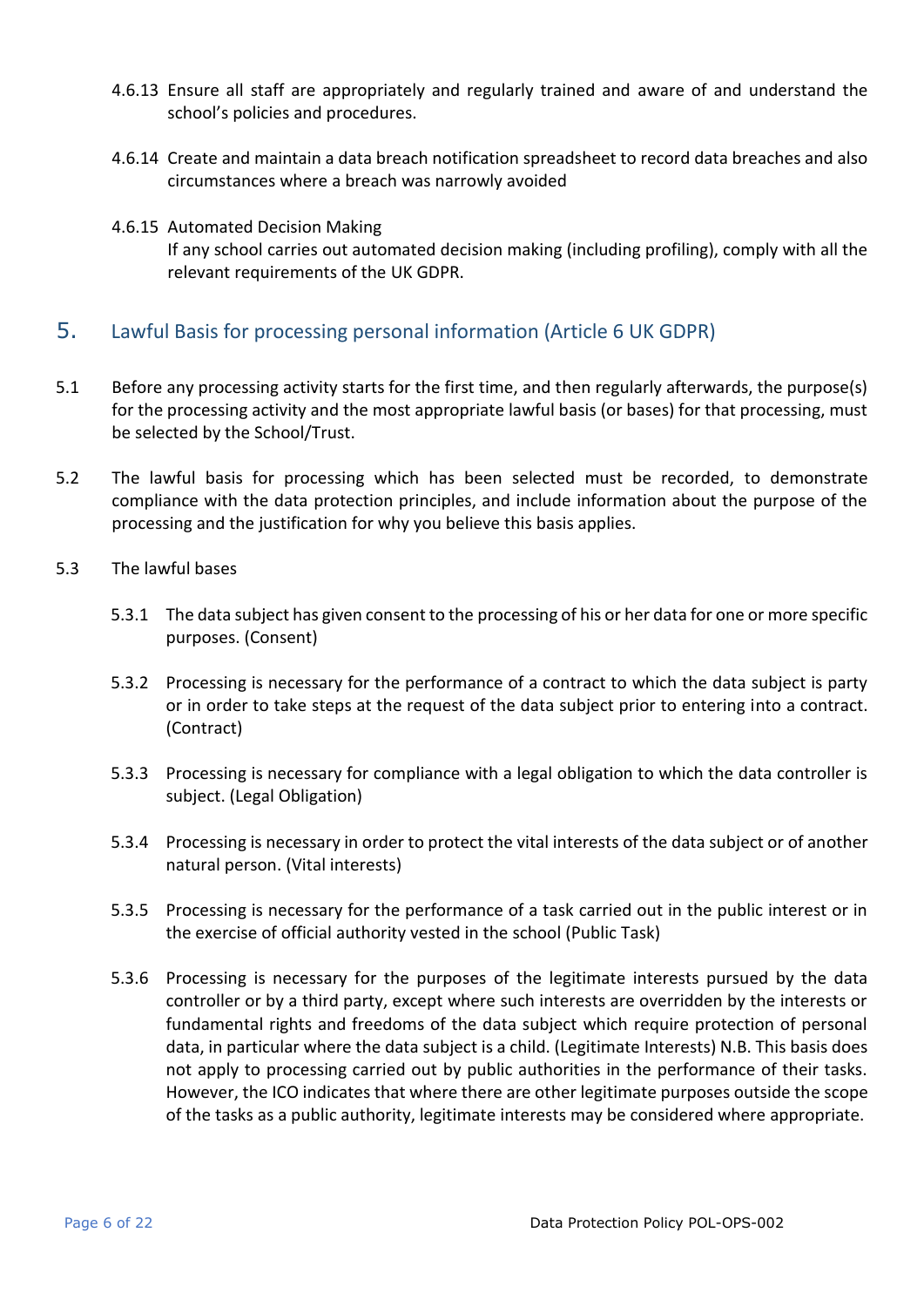5.4 Where the lawful basis for processing is consent this must be clearly evidenced by a very clear and specific statement. Such consent requires a positive opt-in and so pre-ticked boxes or any other method of default consent will not be sufficient. If consent is given in a document which deals with other matters, the consent must be kept separate from those other matters. The data subject shall have the right to withdraw their consent at any time and withdrawal must be promptly honoured. Prior to giving consent, the data subject shall be notified of the right of withdrawal.

#### 5.5 Processing of special categories of personal data – Article 9

- 5.5.1 Processing of sensitive personal information is prohibited unless a lawful special condition for processing is identified. It comprises data which reveals racial or ethnic origin, political opinions, religious or philosophical beliefs, trade union membership, sex life or orientation or which concerns health or is genetic or biometric data which uniquely identifies a natural person.
- 5.5.2 Such personal data will only be processed by the School/Trust if:
	- (a) There is a lawful basis for doing so as identified in Article 6.
	- (b) One of the special conditions for processing sensitive personal information applies:
		- (i) the individual ('data subject') has given explicit consent (which has been clearly explained in a Privacy Notice)
		- (ii) the processing is necessary for the purposes of exercising the employment law rights or obligations of the school or the data subject
		- (iii) the processing is necessary to protect the data subject's vital interests, and the data subject is physically incapable of giving consent
		- (iv) the processing is carried out during its legitimate activities with appropriate safeguards by a foundation, association or any other not-for-profit body with a political, philosophical, religious or tradeunion aim
		- (v) the processing relates to personal data which are manifestly made public by the data subject
		- (vi) the processing is necessary for the establishment, exercise or defence of legal claims
		- (vii) the processing is necessary for reasons of substantial public interest
		- (viii) the processing is necessary for purposes of preventative or occupational medicine, for the assessment of the working capacity of the employee, the provision of social care and the management of social care systems or services
		- (ix) the processing is necessary for reasons of public interest in the area of public health.
	- (c) Our schools' privacy notice(s) set out the types of sensitive personal information that it processes, what it is used for, the lawful basis for the processing and the special condition that applies.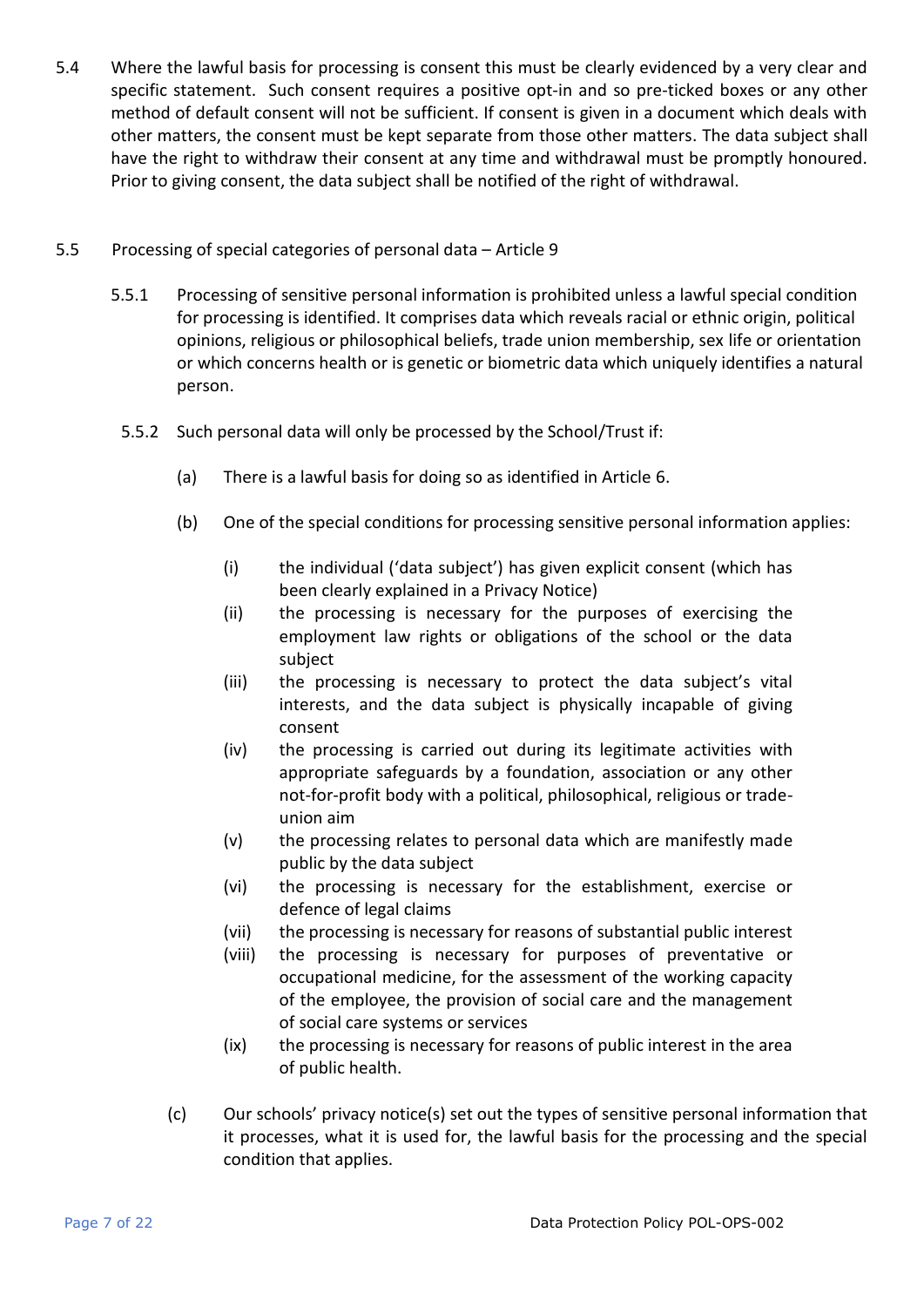- 5.6 Sensitive personal information will not be processed until an assessment has been made of the proposed processing as to whether it complies with the criteria above and the individual has been informed (by way of a privacy notice or consent) of the nature of the processing, the purposes for which it is being carried out and the legal basis for it.
- 5.7 Unless the School can rely on another legal basis of processing, explicit consent is usually required for processing sensitive personal data. In such circumstances the School will obtain evidence of and record consent so that it can demonstrate compliance with the UK GDPR.

## <span id="page-7-0"></span>6. Data Protection Officer (DPO)

6.1 The DPO cannot hold a position that requires them to determine the purpose and means of processing personal data, for example, the Head Teacher, or Head of Information Technology. For this reason, we have appointed:

Address: Data Protection Education Limited 1 Saltmore Farm, New Inn Road, Hinxworth, Baldock SG7 5EZ Telephone: 0800 0862018 Email: dpo@dataprotection.education

## <span id="page-7-1"></span>7. Data Protection Impact Assessments (DPIA)

- 7.1 The School will carry out a DPIA when processing is likely to result in high risk to the data protection rights and freedoms of individuals
- 7.2 The UK GDPR does not define high risk but guidance highlights a number of factors that are likely to trigger the need for a DPIA, which include
	- 7.2.1 the use of new technologies,
	- 7.2.2 processing on a large scale,
	- 7.2.3 systematic monitoring,
	- 7.2.4 processing of special categories of personal data.
- 7.3 The purpose of the DPIA is to assess:
	- 7.3.1 whether the processing is necessary and proportionate in relation to its purpose
	- 7.3.2 the risks to individuals, including both the likelihood and the severity of any impact on them
	- 7.3.3 what measures can be put in place to address those risks and protect personal information.
- 7.4 Staff should adhere to the Data Protection Toolkit for Schools from the DfE with reference to the DPIA template <https://www.gov.uk/government/publications/data-protection-toolkit-for-schools> . When carrying out a DPIA they should seek the advice of the DPO for support and guidance and once complete, refer the finalised document to the DPO for sign off.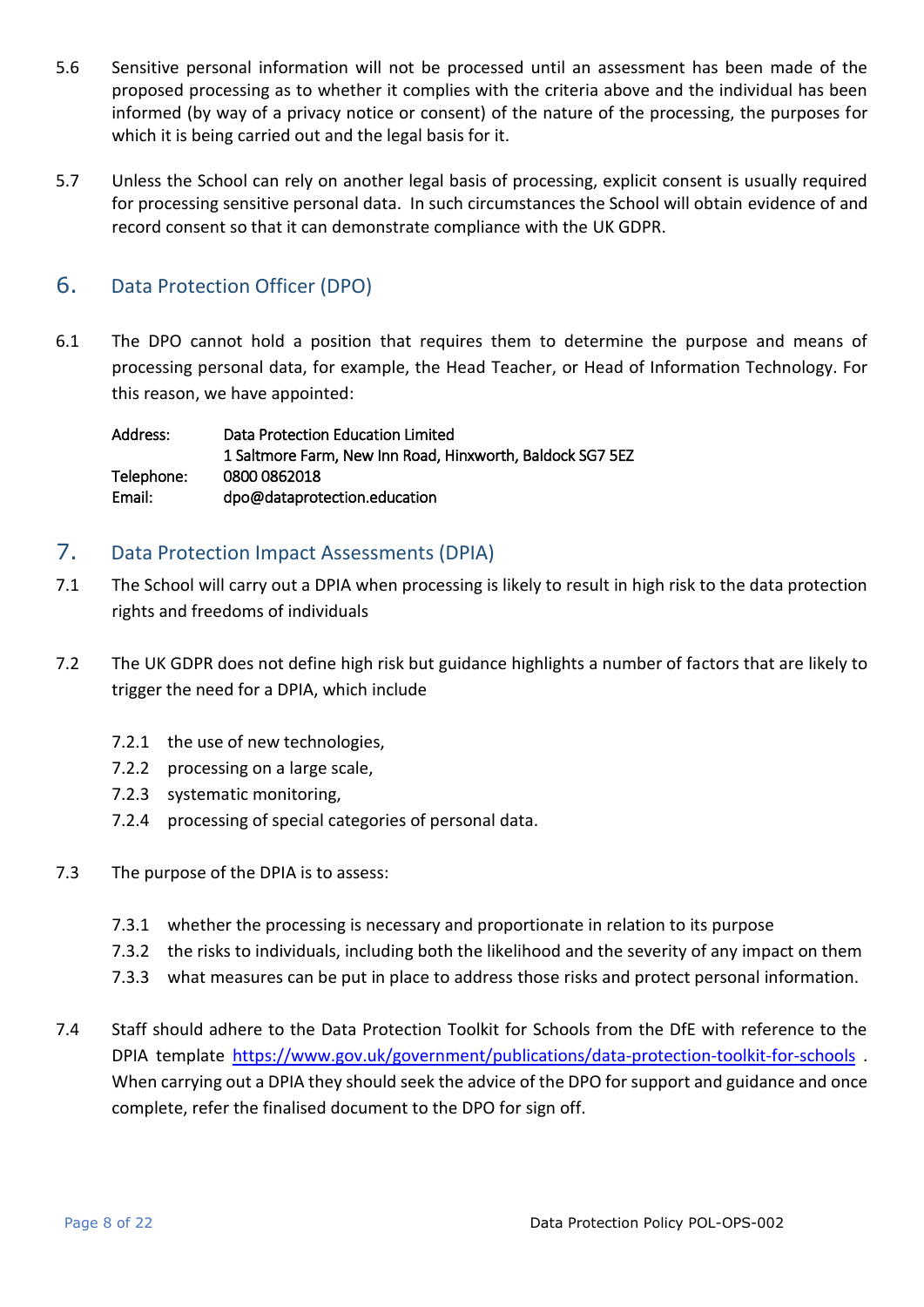## <span id="page-8-0"></span>8. Documentation and Records

- 8.1 The Trust in accordance with its duty as a Data Controller and Data Processor will keep detailed records of data processing activities and the records shall contain
	- 8.1.1 the name and contact details of the School and, if applicable, of any joint controllers,
	- 8.1.2 the name and contact details of the School's Data Protection Lead
	- 8.1.3 the name and details of individuals or roles that carry out the processing
	- 8.1.4 the purposes of the processing
	- 8.1.5 a description of the categories of individuals i.e. the different types of people whose personal data is processed
	- 8.1.6 categories of personal data processed.
	- 8.1.7 categories of recipients of personal data
	- 8.1.8 details of any transfers to third countries, including documentation of the transfer mechanism safeguards in place
	- 8.1.9 retention schedule
	- 8.1.10 a description of technical and organisational security measures
- 8.2 The Trust will make these records available to the Information Commissioner's Office (ICO) upon request and will, on an annual basis, provide its registrable particulars and pay the data protection fee to the ICO.
- 8.3 As part of the Trust's record of processing activities the DPO will document, or link to documentation on:
	- 8.3.1 information required for privacy notices such as:
	- 8.3.2 the lawful basis for the processing
	- 8.3.3 the legitimate interests for the processing
	- 8.3.4 individuals' rights
	- 8.3.5 the source of the personal data
	- 8.3.6 records of consent
	- 8.3.7 controller-processor contracts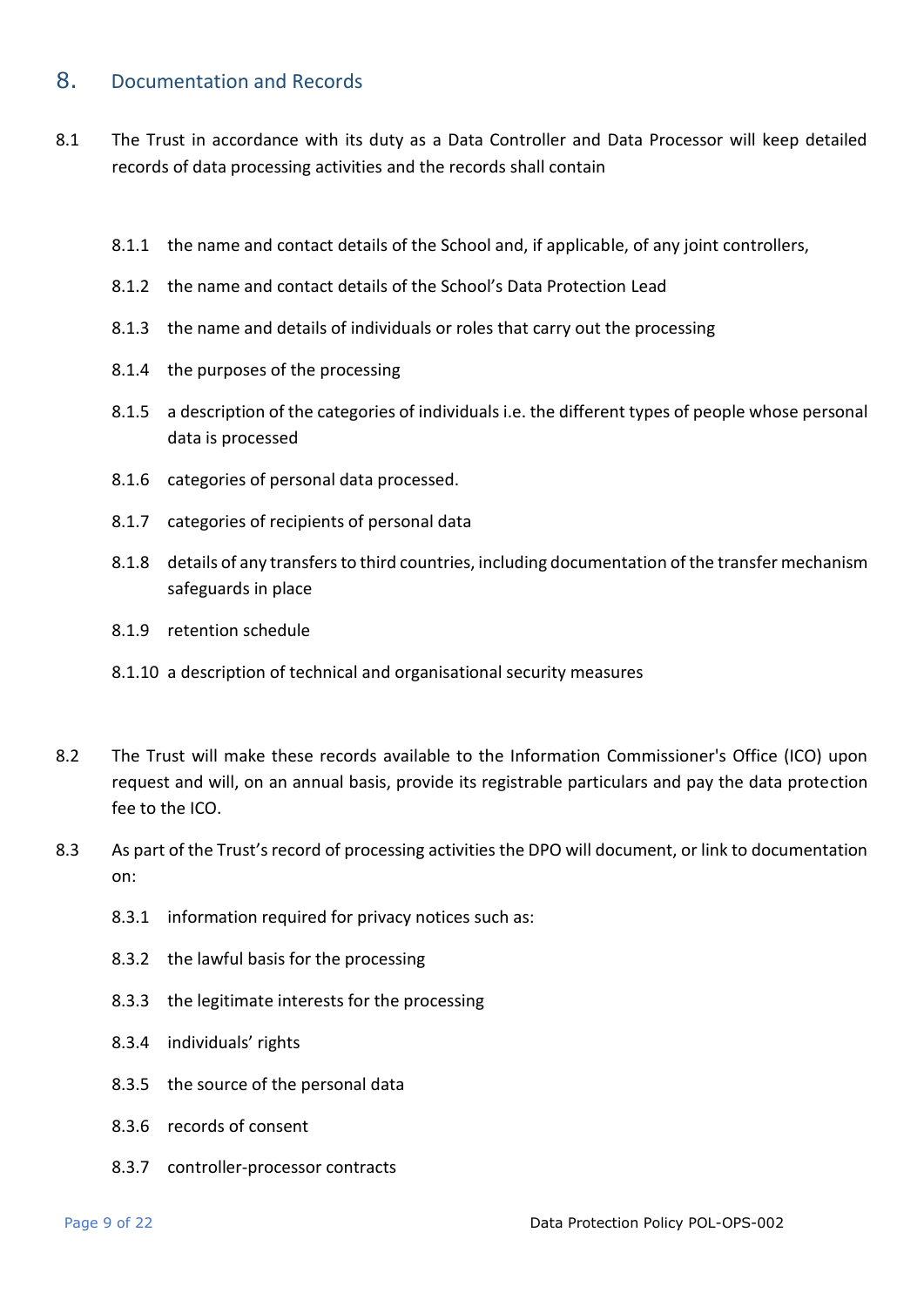#### 8.3.8 the location of personal data

- 8.3.9 DPIA reports and
- 8.3.10 records of personal data breaches.
- 8.4 Records of processing of sensitive information are kept on:
	- 8.4.1 the relevant purposes for which the processing takes place, including why it is necessary for that purpose
	- 8.4.2 the lawful basis for the processing and
	- 8.4.3 whether the personal information is retained or has been erased in accordance with the retention schedule and, if not, the reasons for not following the policy.
- 8.5 The School will conduct regular reviews of the personal information it processes and update its documentation accordingly. This may include:
	- 8.5.1 Carrying out information audits to find out what personal information is held
	- 8.5.2 Talking to staff about their processing activities
	- 8.5.3 Reviewing policies, procedures, contracts and agreements to address retention, security and data sharing.

#### <span id="page-9-0"></span>9. Privacy Notices

- 9.1 A privacy notice under the UK GDPR should include:
	- 9.1.1 The School's name and contact details
	- 9.1.2 The contact details of the DPO.
	- 9.1.3 The personal data you are collecting & why you are collecting it;
	- 9.1.4 Where you get the personal data from & who you are sharing it with.
	- 9.1.5 The lawful basis for processing the data
	- 9.1.6 How long the data will be held for;
	- 9.1.7 Transfers to third countries and safeguards;
	- 9.1.8 Description of the data subjects' individual rights;
	- 9.1.9 The data subjects right to withdraw consent for the processing of their data;
	- 9.1.10 How individuals can complain.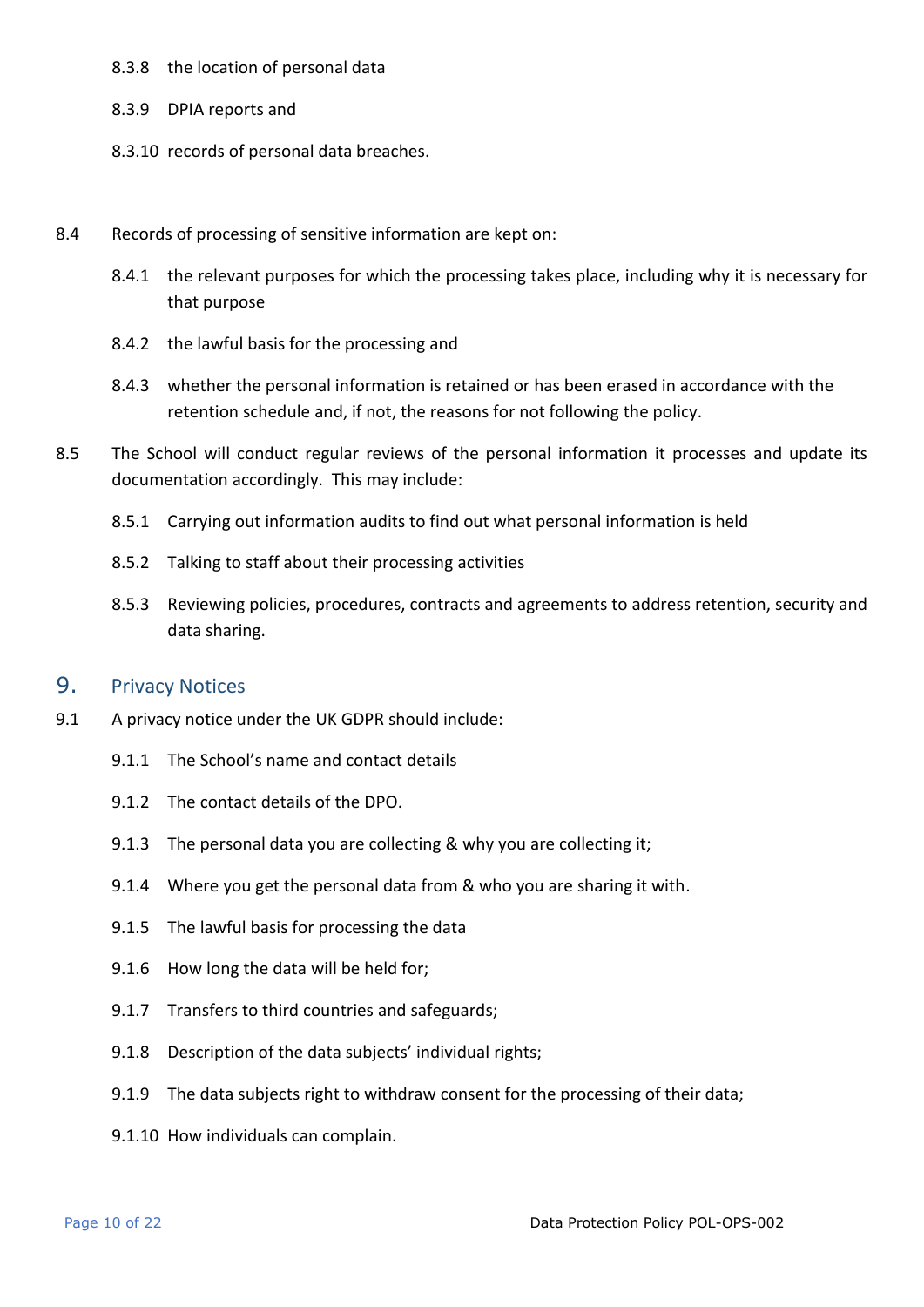- 9.2 The School will publish an overarching privacy notice, which will be posted on its website, which will provide information about how and why the school gathers and uses images and shares personal data.
- 9.3 In addition to publication of that notice, the School will also issue privacy notices, to all parents and pupils, before, or as soon as possible after, any personal data relating to them is obtained. This may simply be an explanation of why the information is being requested and the purpose for which it will be used.
- 9.4 The School will take appropriate measures to provide information in privacy notices in a concise, transparent, intelligible and easily accessible form, using clear and plain language.
- 9.5 The School will issue a minimum of two privacy notices, one for pupil information, and one for workforce information, and these will be reviewed at regular intervals to ensure they reflect current processing and are in line with any statutory or contractual changes. Schools are advised to follow the DfE format for these two privacy notices [https://www.gov.uk/government/publications/data](https://www.gov.uk/government/publications/data-protection-and-privacy-privacy-notices)[protection-and-privacy-privacy-notices](https://www.gov.uk/government/publications/data-protection-and-privacy-privacy-notices)
- 9.6 The privacy notices will be amended to reflect any changes to the way the School processes personal data.
- 9.7 The privacy notice will include details of how/ if the School uses CCTV (if applicable), whether it intends to use biometric data and how consent will be requested to do this and include details of the School's policy regarding photographs and electronic images of pupils.

### <span id="page-10-0"></span>10. Data Minimisation

10.1. Purpose Limitation

The School will ensure that personal data

- 10.1.1 is only collected for specified, explicit and legitimate purposes
- 10.1.2 is not further processed in any manner incompatible with those purposes
- 10.1.3 is not used for new, different or incompatible purposes from that disclosed when it was first obtained unless the data subject has been informed of the new purposes and they have consented where necessary.
- 10.2 Data minimisation
	- 10.2.1. Personal data must be adequate, relevant and limited to what is necessary in relation to the purposes for which it is processed.
	- 10.2.2. Staff may only process data when their role requires it. Staff will not process personal data for any reason unrelated to their role.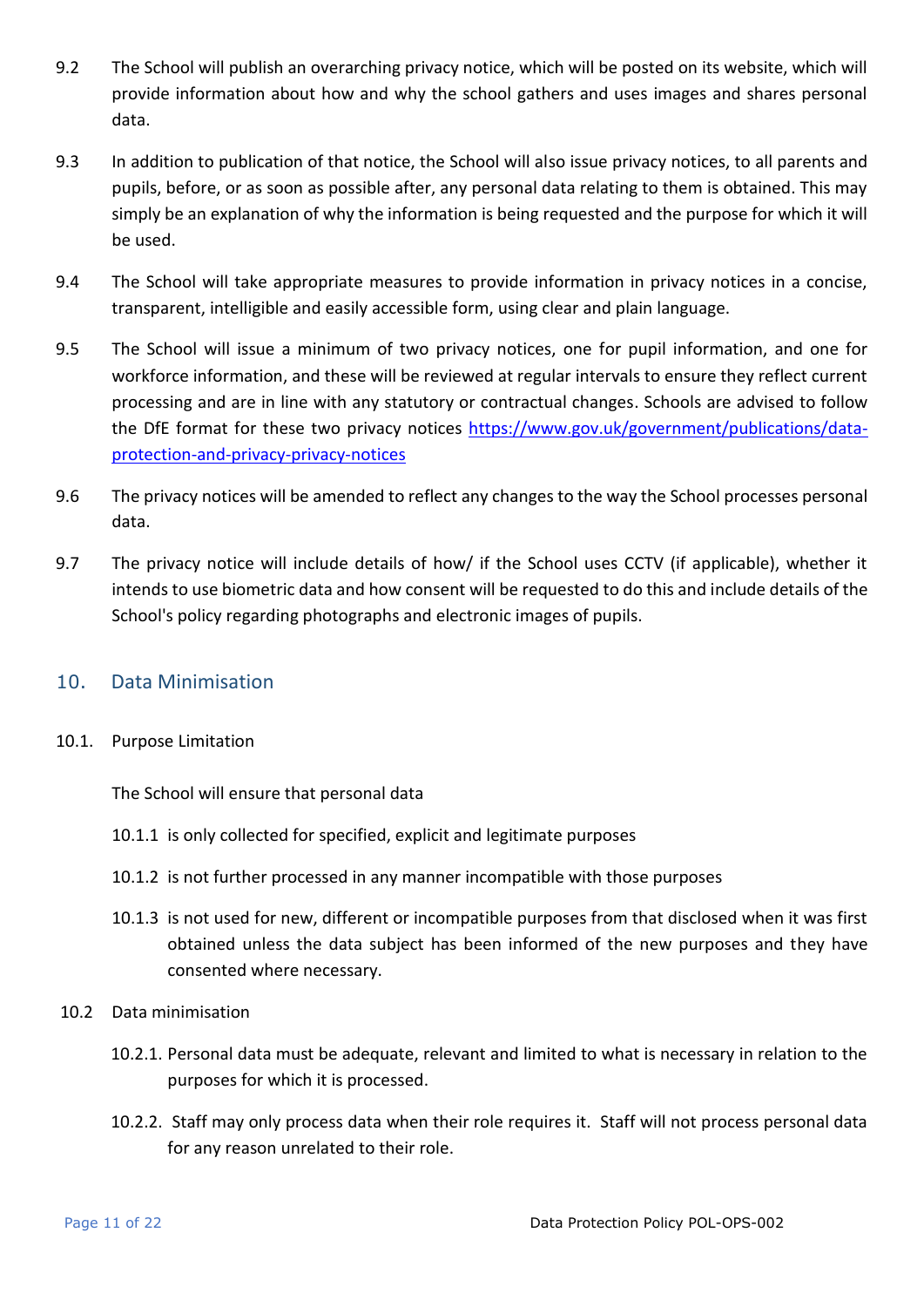- 10.2.3. The School should follow the trust's retention to ensure personal data is deleted after a reasonable time for the purpose for which it was being held, unless a law requires such data to be kept for a minimum time.
- 10.2.4 Staff will take all reasonable steps to destroy or delete all personal data that is held in its systems when it is no longer required in accordance with the Schedule. This includes requiring third parties to delete such data where applicable.
- 10.2.5. The School will ensure that data subjects are informed of the period for which data is stored and how that period is determined in any applicable Privacy Notice.

### <span id="page-11-0"></span>11. Individual Rights and Responsibilities

#### 11.1 Individual rights

The School will observe the following rights which staff as well as any other 'data subjects' enjoy in relation to their personal information:

- 11.1.1 To be informed about how, why and on what basis that information is processed (see the relevant privacy notice)
- 11.1.2 To obtain confirmation that personal information is being processed and to obtain access to it and certain other information, by making a subject access request
- 11.1.3 To have data corrected if it is inaccurate or incomplete
- 11.1.4 To have data erased if it is no longer necessary for the purpose for which it was originally collected/processed, or if there are no overriding legitimate grounds for the processing ('the right to be forgotten')
- 11.1.5 To restrict the processing of personal information where the accuracy of the information is contested, or the processing is unlawful (but the individual(s) concerned does/do not want the data to be erased) or where the School no longer needs the personal information, but the individual(s) require(s) the data to establish, exercise or defend a legal claim
- 11.1.6 To restrict the processing of personal information temporarily where they do not think it is accurate (and the School is verifying whether it is accurate), or where they have objected to the processing (and the School is considering whether the School's legitimate grounds override the individual's(s') interests)
- 11.1.7 In limited circumstances to receive or ask for their personal data to be transferred to a third party in a structured, commonly used and machine-readable format
- 11.1.8 To withdraw consent to processing at any time (if applicable)
- 11.1.9 To request a copy of an agreement under which personal data is transferred outside of the EEA.
- 11.1.10 To object to decisions based solely on automated processing, including profiling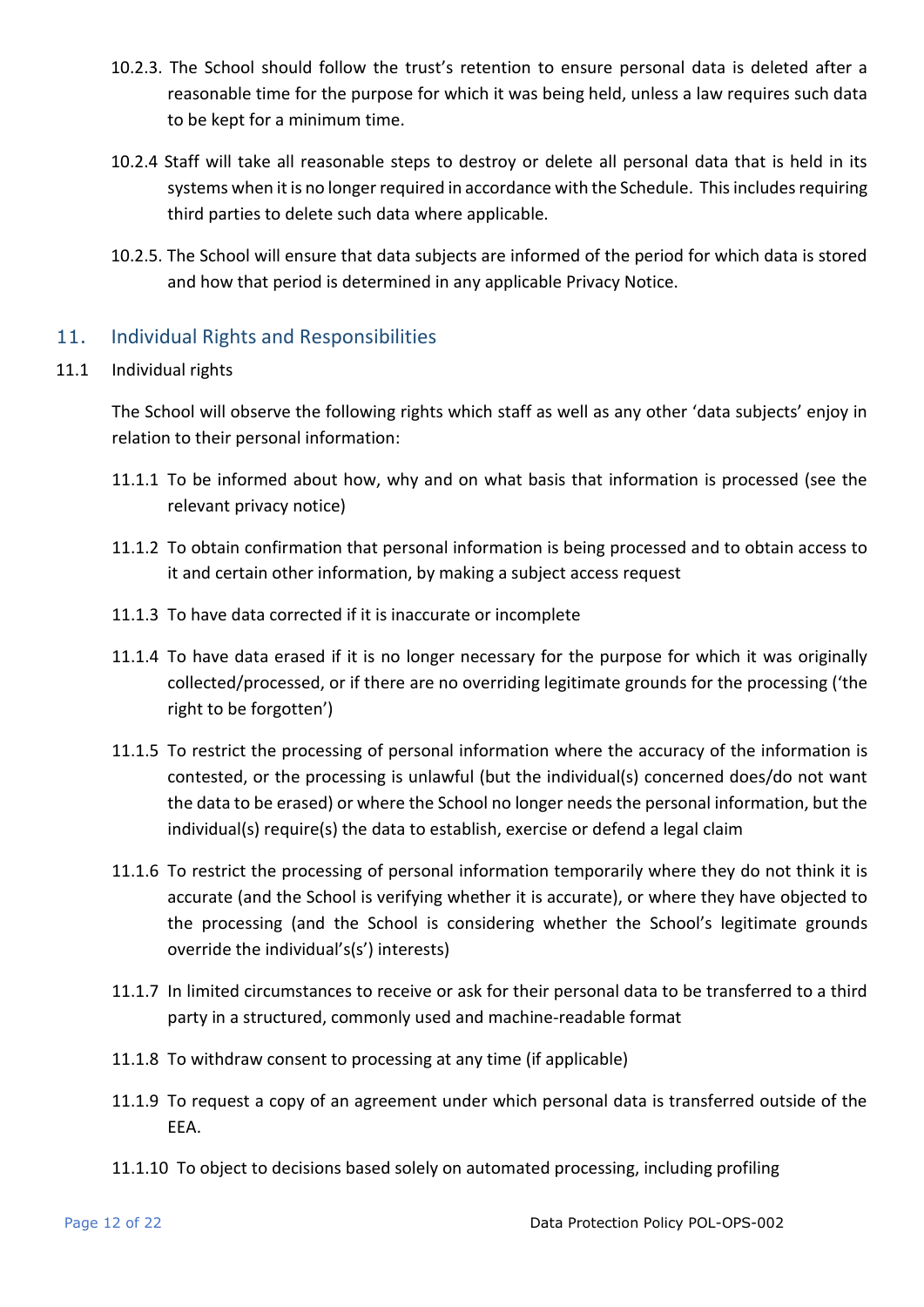- 11.1.11 To be notified of a data breach which is likely to result in high risk to their rights and obligations
- 11.1.12 To make a complaint to the ICO or a Court.
- 11.2 Individual Responsibilities

During their employment, staff may have access to the personal information of other members of staff, suppliers, clients or the public. The School expects staff to help meet its data protection obligations to those individuals.

If members of staff have access to personal information, they must:

- 11.2.1 only access the personal information that they have authority to access and only for authorised purposes
- 11.2.2 only allow other staff to access personal information if they have appropriate authorisation
- 11.2.3 only allow individuals who are not School staff to access personal information if they have specific authority to do so
- 11.2.4 keep personal information secure (e.g. by complying with rules on access to premises, computer access, password protection and secure file storage and destruction in accordance with the school's policies).
- 11.2.5 not remove personal information, or devices containing personal information (or which can be used to access it) from the School's premises unless appropriate security measures are in place (such as pseudonymisation, encryption or password protection) to secure the information and the device
- 11.2.6 not store personal information on local drives or on personal devices that are used for work purposes.

## <span id="page-12-0"></span>12. Photographs and Electronic Images

- 12.1 **CCTV**: where a School uses CCTV in various locations around the site, they should ensure it remains safe. The School will adhere to the ICO's Code of Practice for the use of CCTV https://ico.org.uk/media/for-organisations/documents/1542/cctv-code-of-practice.pdf.
	- 12.1.1 There is no requirement to ask individuals' permission to use CCTV, but The School has to make it clear where individuals are being recorded. Security cameras are clearly visible and accompanied by prominent signs explaining that CCTV is in use.
	- 12.1.2 Any enquiries about the CCTV system should be directed to the DPO.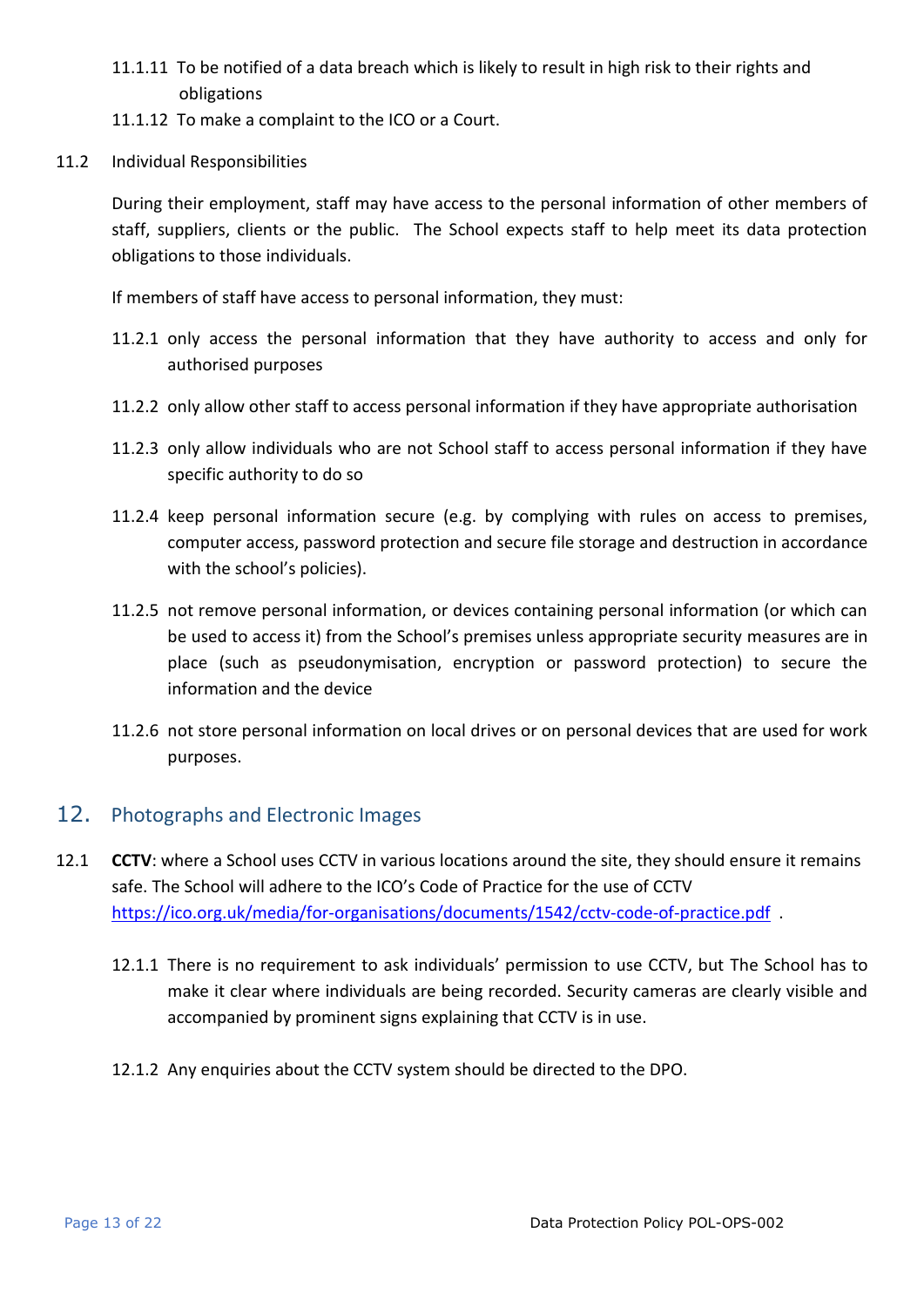- 12.2 **Photographs and Videos**: As part of the school's activities, we or a 3rd party (e.g. school photographers) may want to take photographs and record images of individuals within the school.
	- 12.2.1 The School will obtain *written* consent from parents/carers for photographs and videos to be taken of their child for communication, marketing and promotional materials. We will clearly explain how the photograph and/or video will be used to both the parent/carer and pupil.
	- 12.2.3 Uses may include:
		- Within school on notice boards and in school magazines, brochures, newsletters, etc.
		- Outside of school by external agencies such as the school photographer, newspapers, campaigns
		- Online on our school website or social media pages
	- 12.2.4 Consent can be refused or withdrawn at any time. If consent is withdrawn, we will delete the photograph or video and not distribute it further.
	- 12.2.5 When using photographs and videos in this way we will not accompany them with any other personal information about the child, to ensure they cannot be identified.

# <span id="page-13-0"></span>13. Access to Personal Data

- 13.1 This section sets out the process that will be followed by the School when responding to requests for access to personal data made by the pupil or their parent or carer with parental responsibility.
	- 13.1.1 There are two distinct rights of access to information held by schools about pupils, parents/carer and staff:
	- 13.1.2 Pupils and parents or those with Parental Responsibility have a right to make a request under the UK GDPR to access the personal information held about them.
	- 13.1.3 Pupils and parents or those with Parental Responsibility have a right to access the educational records. The right of those entitled to have access to curricular and educational records is defined within the Education (Pupil Information) (England) Regulations 2005.
- 13.2 Handling a subject access request for access to personal data:
	- 13.2.1 Article 15 of the UK GDPR gives individuals the right to access personal data relating to them, processed by a data controller. The right can be exercised by a person with Parental Responsibility on behalf of their child dependent on the age and the understanding of the child.

For the purposes of a subject access request the School will apply the full legal definition of 'Parental Responsibility' when determining who can access a child's personal data.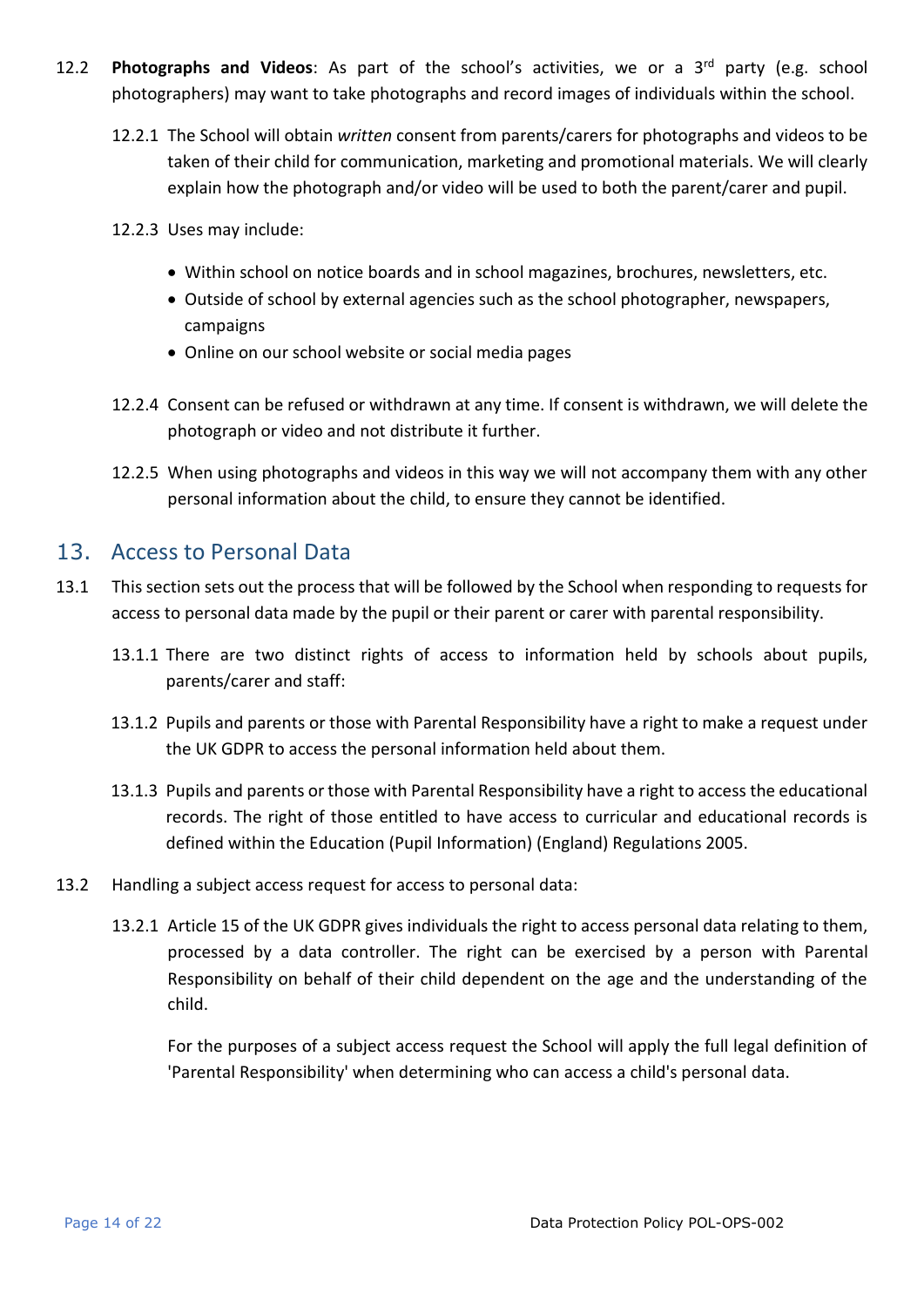- 13.2.2 Requests for information may come in from various sources whether verbally, through web forms/social networks or in writing, which can include e-mail, to any member of staff. Where possible the requestor should be encouraged to complete a request form to best capture what information is being requested. If the original request does not clearly identify the information required, then the School will seek further enquiries to clarify what information is being requested.
- 13.2.3 The request will be recorded within the GDPRiS portal and assigned to a member of staff to monitor and ensure the request is investigated and either fulfilled or rejected.
- 13.2.4. The identity of the requestor must be established before the disclosure of any information is made. Proof of the relationship with the child (if not known) must also be established as this will verify whether the individual making the request can lawfully exercise that right on behalf of the child.

Below are some examples of documents which can be used to establish identity:

- Passport
- Driving licence
- Utility bill with current address
- Birth/marriage certificate
- P45/P60
- Credit card or mortgage statement.
- 13.2.5 It is widely accepted that children of primary school age do not have the maturity to understand and exercise their own rights and as such it is acceptable for those with Parental Responsibility to exercise these rights on their child's behalf. However, each request will be considered on its own merits and the circumstances surrounding the request and the child. A child with competency to understand can refuse to consent to a request for their personal information made under the UK GDPR. This position differs when the request is for access to the Education Record of the child (see below for more detail).
- 13.2.6 No charge can be made for access to personal data that is not contained within an education record but the School reserves the right to cover its communication costs e.g. photocopying, postage, in which case a fees notice will be sent to the requestor
- 13.2.7 The response time for a subject access request is **1 calendar month** from the date of receipt
- 13.2.8 The relevant response time period for a subject access request will not commence until any necessary clarification of information has been sought and received from the requestor. The time to respond can be **extended to 2 months** where the request is complex or numerous.
- 13.2.9 There are some exemptions available under the Data Protection Act which will mean that occasionally personal data will need to be redacted (information blacked out/removed) or withheld from the disclosure. All information will be reviewed prior to disclosure to ensure that the intended disclosure complies with the School's legal obligations.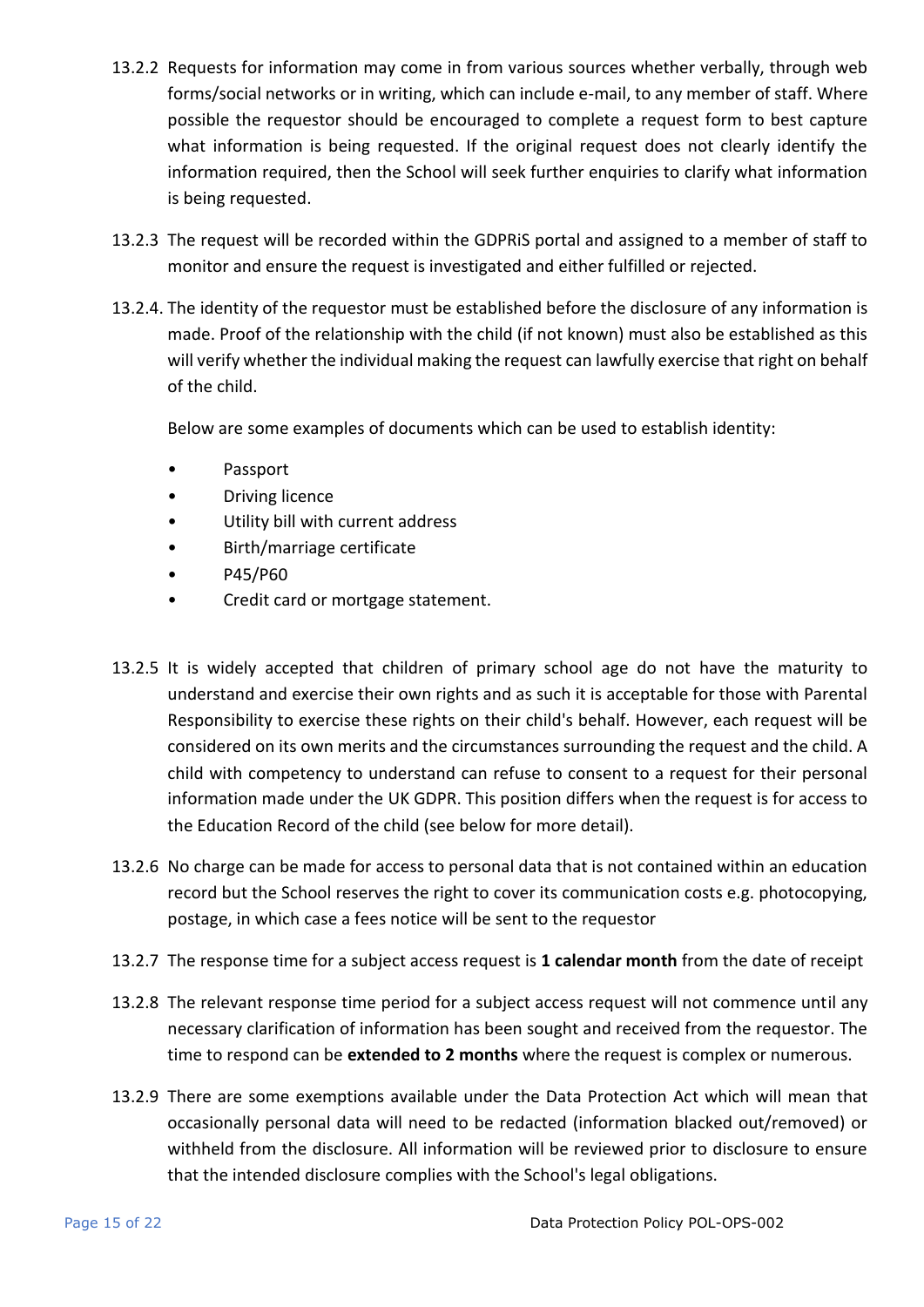- 13.2.10Where the personal data also relates to another individual who can be identified from the information, the information will be redacted to remove the information that identifies the third party. If it is not possible to separate the information relating to the third party from the information relating to the subject of the request, consideration will be given to withholding the information from disclosure. These considerations can be complex and additional advice will be sought when necessary.
- 13.2.11Any information which may cause serious harm to the physical or mental health or emotional condition of the pupil or another person will be withheld along with any information that would reveal that the child is at risk of abuse, or information relating to Court Proceedings.
- 13.2.12Where redaction has taken place then a full copy of the information provided will be retained in order to maintain a record of what was redacted and why and a clear explanation of any redactions will be provided in the School's response to the request.
- 13.2.13If there are concerns about the disclosure of information additional advice will be sought.
- 13.3 Handling a request for access to a curricular and educational record as defined within the Education (Pupil Information) (England) Regulations 2005.
	- 13.3.1 A parent may make a request to access information contained within their child's education record, regardless of whether the child agrees to the disclosure of information to them. The right of access belongs to the parent in these cases. It is not a right being exercised by the parent on behalf of the child.
	- 13.3.2 For the purpose of responding to an Educational Records request, the School will apply the definition of 'parent' contained within the Education Act 1996.
	- 13.3.3 An "educational record" means any record of information which
		- (a) Is processed by or on behalf of the governing body of, or a teacher at, any school maintained by a local education authority and any special school which is not so maintained.
		- (b) Relates to any person who is or has been a pupil at any such school; and
		- (c) Originated from or was supplied by or on behalf of the persons specified in paragraph (a), other than information which is processed by a teacher solely for the teacher's own use
	- 13.3.4 The amount that can be charged for a copy of information contained in an education record will depend upon the number of pages provided. The charge made will be in accordance with the Education (Pupil Information) (England) Regulations 2005.
	- 13.3.5 No charge will be made to view the education record.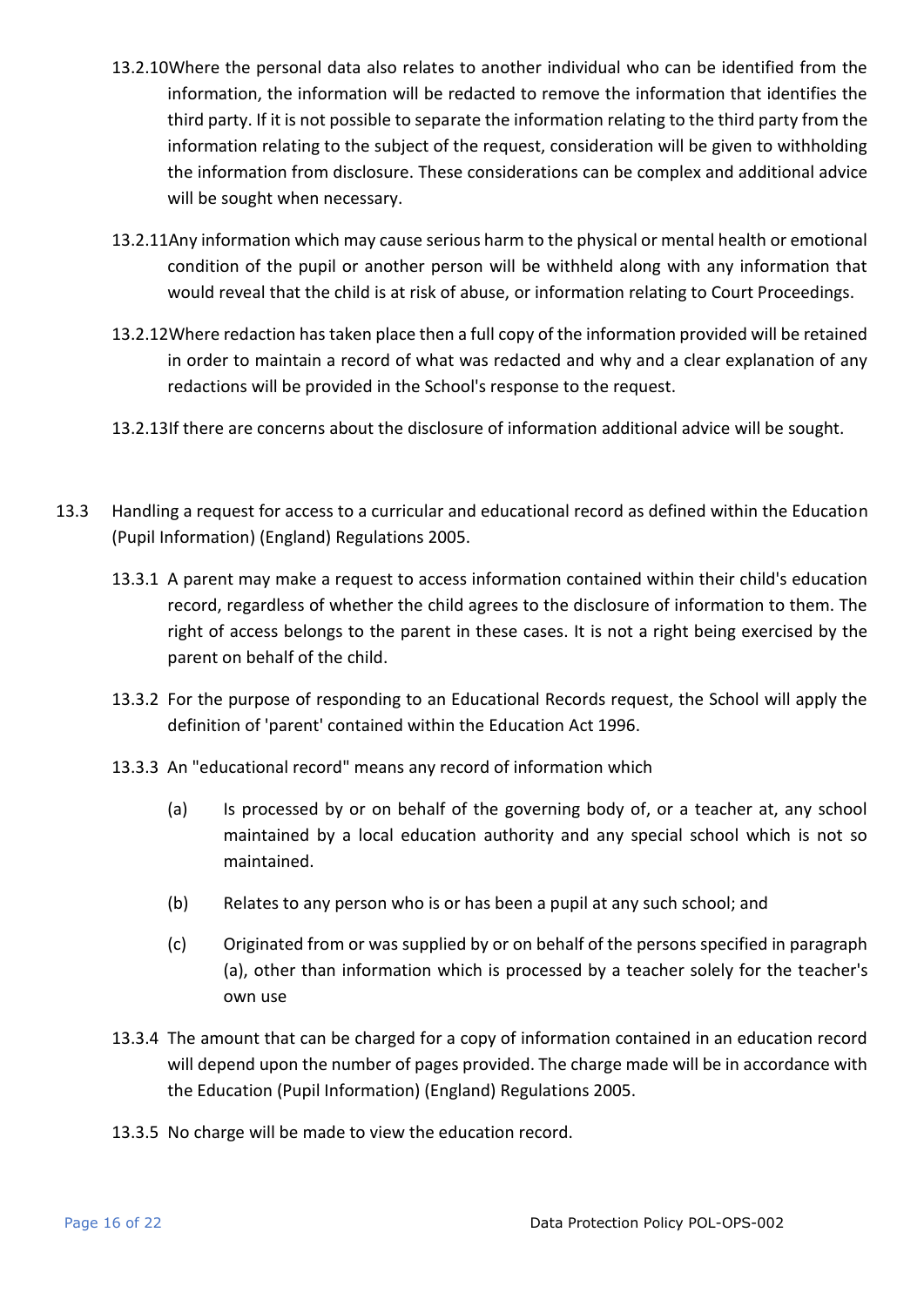- 13.3.6 The response time for requests made under the Education (Pupil Information) (England) Regulations 2005 is **15 school days** (this does not include half terms or teacher training days) or 1 calendar month, whichever is shorter.
- 13.3.7 An exemption from the obligation to comply with the request will be claimed where the disclosure of the information to the parent may cause serious harm to the physical or mental or emotional condition of the pupil or another person or if the disclosure of the information would reveal that the child is at risk of abuse.

### <span id="page-16-0"></span>14. Retention and Disposal of personal data

14.1 The Governing Body of the School will ensure that the School has an up to date and accurate retention and disposal schedule that is compliant with UK GDPR. The School will ensure that personal data is stored, transferred and disposed of securely and in accordance with the retention schedule.

### <span id="page-16-1"></span>15. Security of personal data

15.1. The Security Principle

The Security Principle requires that appropriate security is put in place to prevent the personal data it holds being accidentally or deliberately compromised.

- 15.2 In order to comply with this principle the School will:
	- 15.2.1 Ensure that all individuals involved in processing data understand the requirements of confidentiality, integrity and availability for the personal data being processed.
	- 15.2.2 Undertake an analysis of the risks presented by its processing, and uses this to assess the appropriate level of security it needs to put in place to keep paper and electronic personal data secure and ensure that appropriate security measures are enforced
	- 15.2.3 Ensure that only authorised individuals have access to personal data.
	- 15.2.4 Put in place appropriate physical and organisational security measures, as well as technical measures, and regularly review the physical security of the School buildings and storage systems.
	- 15.2.5 Require staff to ensure that no personal data will be left unattended in any vehicles and that if it is necessary to take personal data from School premises, for example to complete work from home, the data is suitably secured.
	- 15.2.6 Review its information security policy regularly and takes steps to make sure the policy is implemented.
	- 15.2.7 Put in place basic technical controls and be aware that it may also need to put other technical measures in place depending on the circumstances and the type of personal data it processes.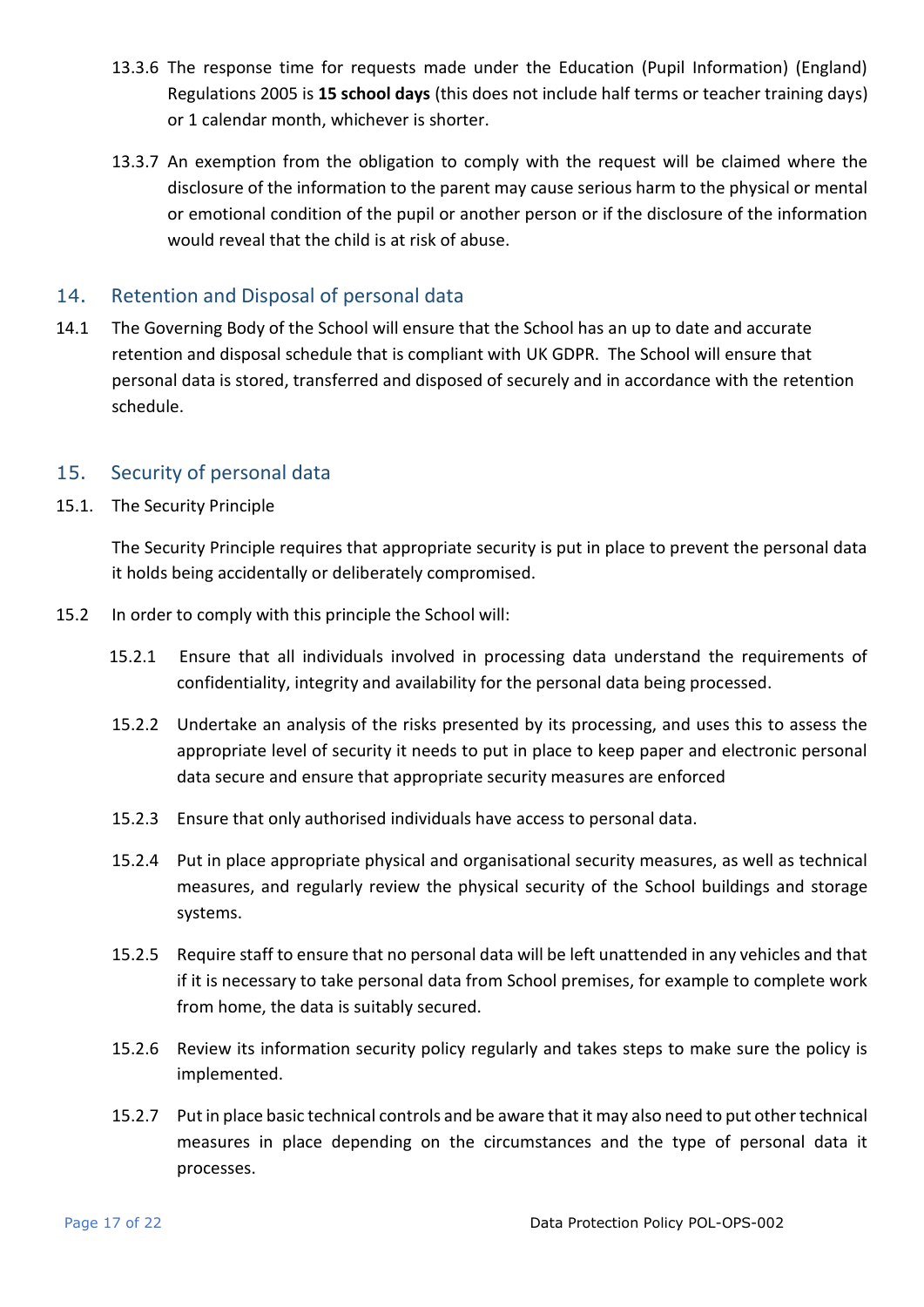- 15.2.8 Use encryption and/or pseudonymisation where it is appropriate to do so.
- 15.2.9 Ensure that all portable electronic devices containing personal data are password protected.
- 15.2.10 Refer to any relevant guidance and seek advice where necessary if processing personal data utilising a cloud based solution.
- 15.2.11 Make sure that it can restore access to personal data in the event of any incidents, such as by establishing an appropriate backup process.
- 15.2.12 Ensure that any data processor it uses also implements appropriate technical and organisational measures.
- 15.3. The School will conduct regular testing and reviews of its measures to ensure they remain effective, and act on the results of those tests where they highlight areas for improvement.

#### <span id="page-17-0"></span>16. Data breaches

- 16.1 A data breach may take many different forms:
	- 16.1.1 Loss or theft of data or equipment on which personal information is stored
	- 16.1.2 Unauthorised access to or use of personal information either by a member of staff or third party
	- 16.1.3 Loss of data resulting from an equipment or systems (including hardware or software) failure
	- 16.1.4 Human error, such as accidental deletion or alteration of data
	- 16.1.5 Unforeseen circumstances, such as a fire or flood
	- 16.1.6 Deliberate attacks on IT systems, such as hacking, viruses or phishing scams
	- 16.1.7 Blagging offences where information is obtained by deceiving the organisation which holds it
- 16.2 In the event of the loss, damage or theft of equipment:
	- 16.2.1 notification of the loss, damage or theft of any equipment should be sent at the first opportunity to the DPO and nominated Data Protection Lead at the school, with any details of personal data that may have been affected.
	- 16.2.2 a written or e-mail report must be filed within 24 hours to the Head Teacher and nominated Data Protection Lead and logged within the GDPRiS portal
	- 16.2.3 the employee responsible for that equipment will describe to their management the circumstances surrounding the loss, damage, or theft.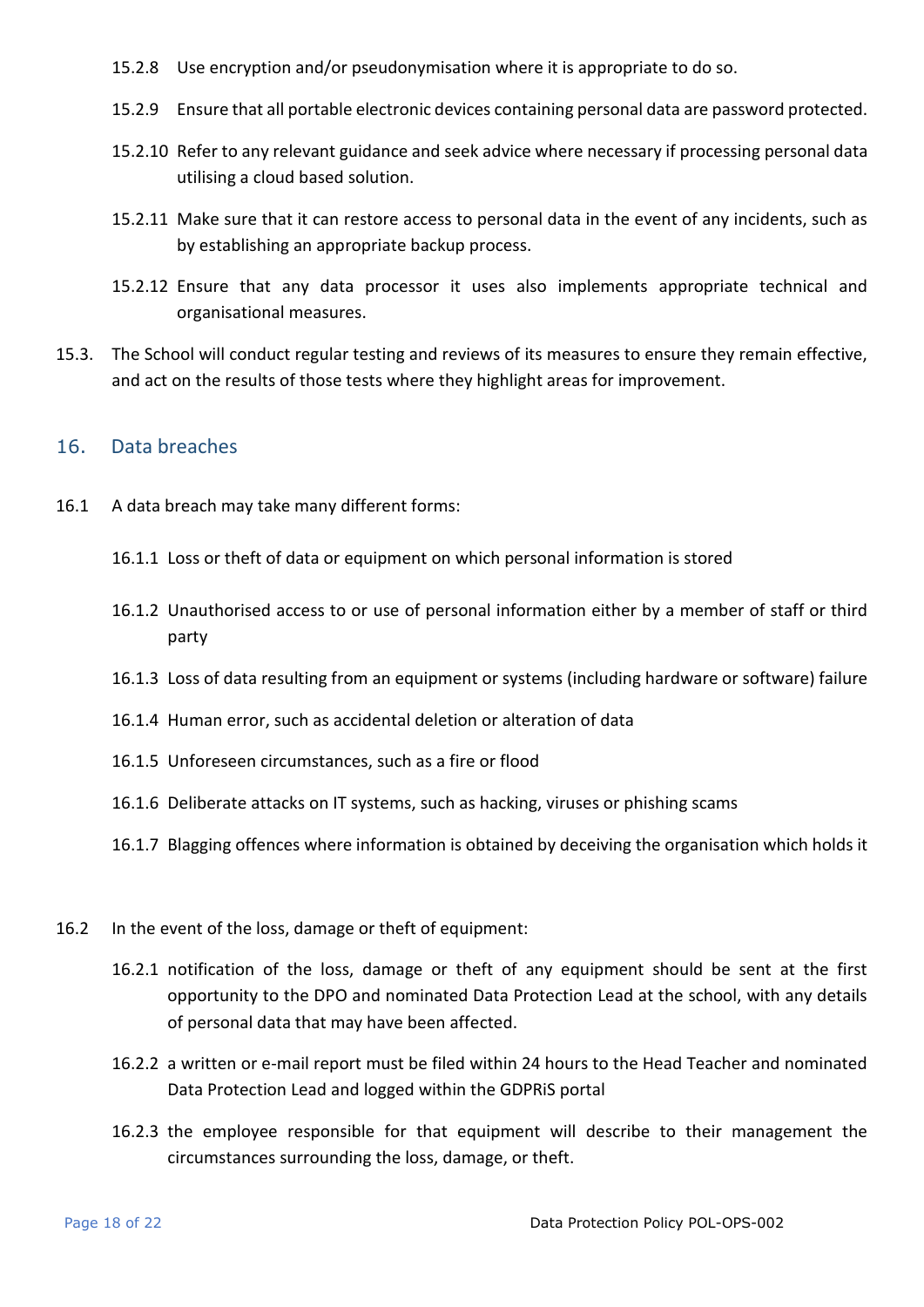- 16.2.4 The Head Teacher will provide guidance as to notice to be provided to the appropriate police authorities.
- 16.3 The School will require Staff, in the event of a data breach however caused, and whether or not it occurs on a school working day, in term time or school holiday time, to ensure they inform the Head Teacher, or in their absence, the Senior Leader, immediately that a breach is discovered and make all reasonable efforts to recover the information, following the School's agreed breach reporting process.
- 16.4 In the event of a data breach occurring the School will comply with the requirement to report the breach to the DPO without undue delay and the DPO will determine whether there is a requirement to report such breach to the Information Commissioner's Office, on the basis that it is likely to result in a risk to the rights and freedoms of individuals. The School is required to report such a breach within 72 hours of discovery. The School will also notify the affected individuals if the breach is likely to result in such a high risk.

## <span id="page-18-0"></span>17. Complaints

- 17.1 Subject to paragraphs 17.2 and 17.3, complaints relating to the School's compliance with the UK GDPR will be dealt with in accordance with the EMET Complaints Policy.
- 17.2 Complaints relating to access to personal information or access to education records should be made to the Head Teacher (see section 4 of this policy) who will decide whether it is appropriate for the complaint to be dealt with through the Trust's complaints procedure. Complaints which are not appropriate to be dealt with through the Trust's complaints procedure can be referred to the Information Commissioner. Details of how to make a complaint to the ICO will be provided with the response letter.
- 17.3 Complaints relating to information handling may be referred to the Information Commissioner's Office (the statutory regulator). Contact details can be found on their website at www.ico.org.uk or telephone 01625 5457453

# <span id="page-18-1"></span>18. Consequences of a failure to comply

- 18.1 The Trust takes compliance with this policy very seriously. Failure to comply puts data subjects whose personal information is being processed at risk and carries the risk of significant civil and criminal sanctions for the Trust, individual and the School and may in some circumstances amount to a criminal offence by the individual.
- 18.2 Any failure to comply with any part of this policy may lead to disciplinary action under the Trust's procedures and this action may result in dismissal for gross misconduct. If a non-employee breaches this policy, they may have their contract terminated with immediate effect.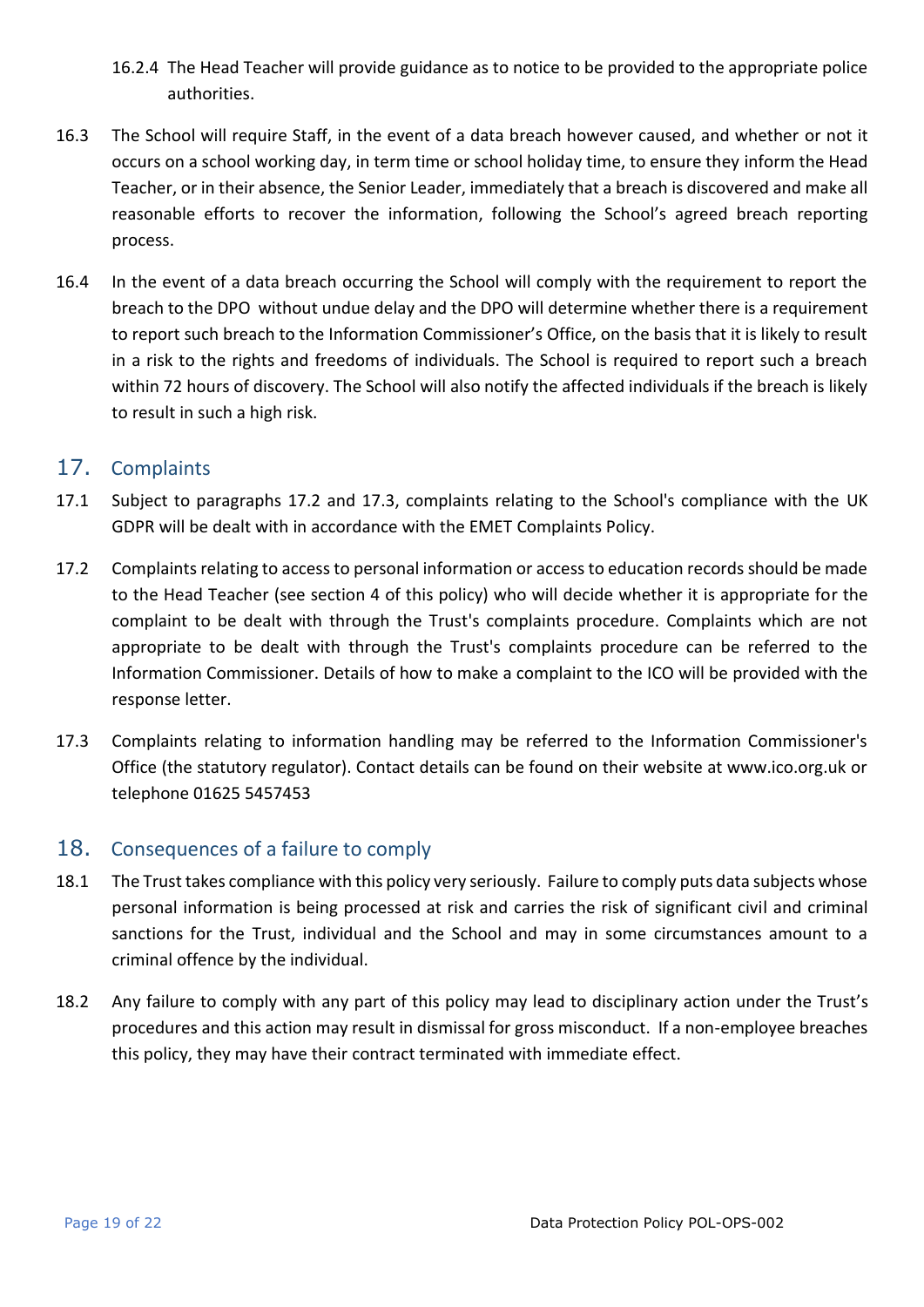### <span id="page-19-0"></span>19. Links to other policies

19.1 This Policy should be read in conjunction with the following policies:

**CCTV** Code of Conduct **Complaints** e-Safety Safeguarding - Child Protection Other documents: EMET retention schedule ICO CCTV Code of Practice DfE Privacy Notice examples for pupils and staff EMET COVID-19 testing privacy notice

#### <span id="page-19-1"></span>20. Contacts

- 20.1 Any enquiries in relation to this policy, should initially be directed to the school's DP Lead.
- 20.2 Further advice and information is available from the Information Commissioner's Office at www.ico.org.uk or telephone 01625 5457453

### 21. Glossary

- 21.1 **Automated Decision-Making (ADM)**: when a decision is made which is based solely on automated processing (including profiling) which produces legal effects or significantly affects an individual. The UK GDPR prohibits automated decision-making (unless certain conditions are met) but not automated processing.
- 21.2 **Automated Processing**: any form of automated processing of personal data consisting of the use of personal data to evaluate certain personal aspects relating to an individual, in particular to analyse or predict aspects concerning that individual's performance at work, economic situation, health, personal preferences, interests, reliability, behaviour, location or movements. profiling is an example of automated processing.
- 21.3 **Consent**: agreement which must be freely given, specific, informed and be an unambiguous indication of the data subject's wishes by which they, by a statement or by a clear positive action, which signifies agreement to the processing of personal data relating to them.
- 21.4 **Data Controller**: The natural or legal person, public authority, agency or other body which, alone or jointly with others, determines the purposes and means of the processing of personal data. It is responsible for establishing practices and policies in line with the UK GDPR. The school is the Data Controller of all personal data relating to its pupils, parents and staff.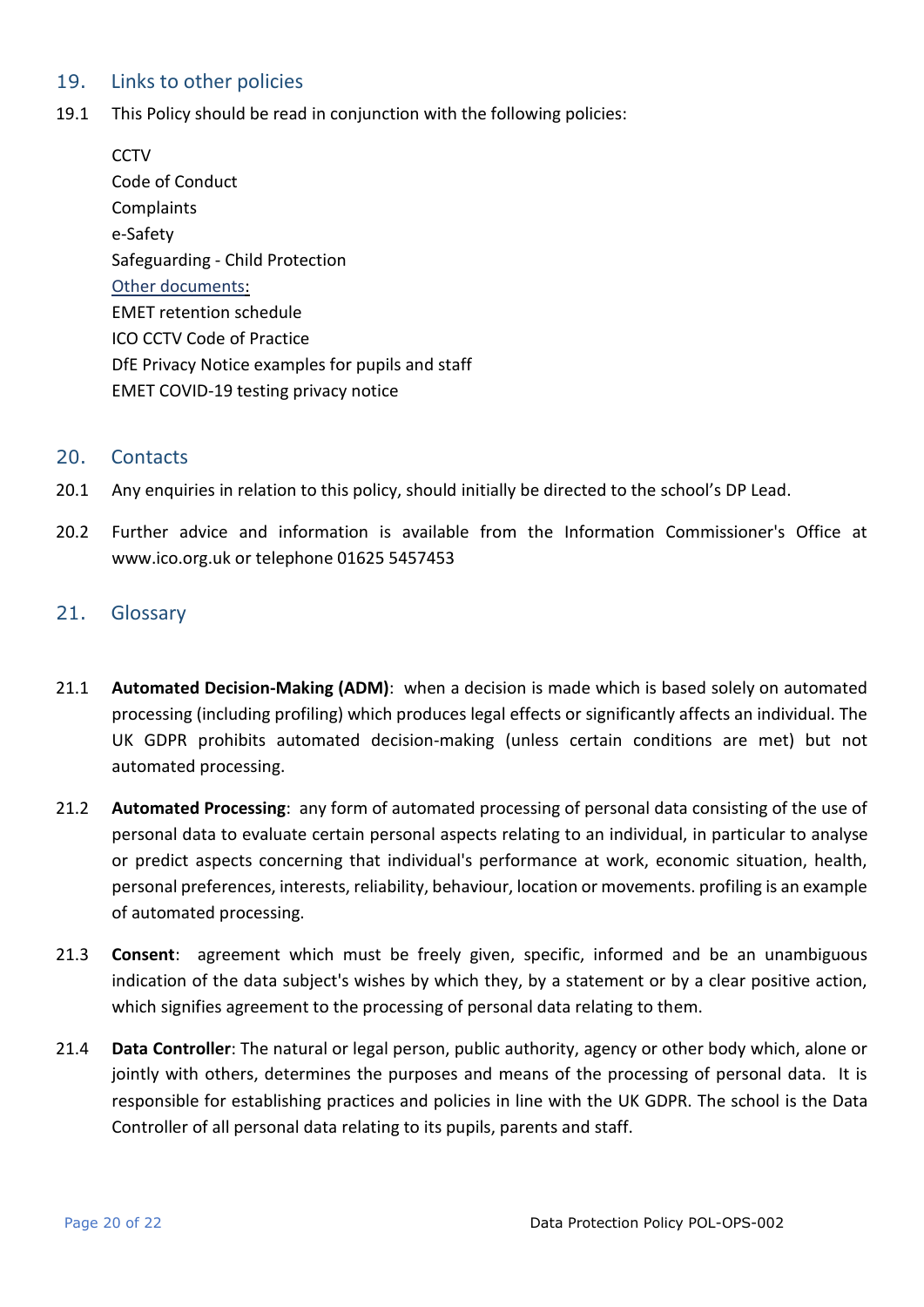- 21.5 **Data Subject**: a living, identified or identifiable individual about whom we hold personal data. Data Subjects may be nationals or residents of any country and may have legal rights regarding their personal data.
- 21.6 **Data Privacy Impact Assessment (DPIA)**: tools and assessments used to identify and reduce risks of a data processing activity. DPIA can be carried out as part of Privacy by Design and should be conducted for all major systems or business change programs involving the processing of personal data.
- 21.7 **Data Protection Officer (DPO)**: the person required to be appointed in public authorities under the UK GDPR.
- 21.8 **EEA**: the 28 countries in the EU, and Iceland, Liechtenstein and Norway.
- 21.9 **Explicit Consent**: consent which requires a very clear and specific statement (not just action).
- 21.10 **UK General Data Protection Regulation (UK GDPR)**: UK General Data Protection Regulation. Personal data is subject to the legal safeguards specified in the UK GDPR.
- 21.11 **Personal data**: Any information relating to an identified or identifiable natural person (data subject) who can be identified, directly or indirectly by reference to an identifier such as a name, identification number, location data, an online identifier or to one or more factors specific to the physical, physiological, genetic, mental, economic, cultural or social identity of that natural person. Personal data includes sensitive personal data and pseudonymised personal data but excludes anonymous data or data that has had the identity of an individual permanently removed. Personal data can be factual (for example, a name, email address, location or date of birth) or an opinion about that person's actions or behaviour.
- 21.12 **Personal data breach**: A breach of security leading to the accidental or unlawful destruction, loss, alteration, unauthorised disclosure of, or access to, personal data transmitted, stored or otherwise processed.
- 21.13 **Privacy by Design**: implementing appropriate technical and organisational measures in an effective manner to ensure compliance with the UK GDPR.
- 21.14 **Privacy Notices**: separate notices setting out information that may be provided to Data Subjects when the school collects information about them. These notices may take the form of general privacy statements applicable to a specific group of individuals (for example, school workforce privacy policy) or they may be stand-alone privacy statements covering processing related to a specific purpose.
- 21.15 **Processing**: Anything done with personal data, such as collection, recording, structuring, storage, adaptation or alteration, retrieval, use, disclosure, dissemination or otherwise making available, restriction, erasure or destruction.
- 21.16 **Processor**: A natural or legal person, public authority, agency or other body which processes personal data on behalf of the data controller.